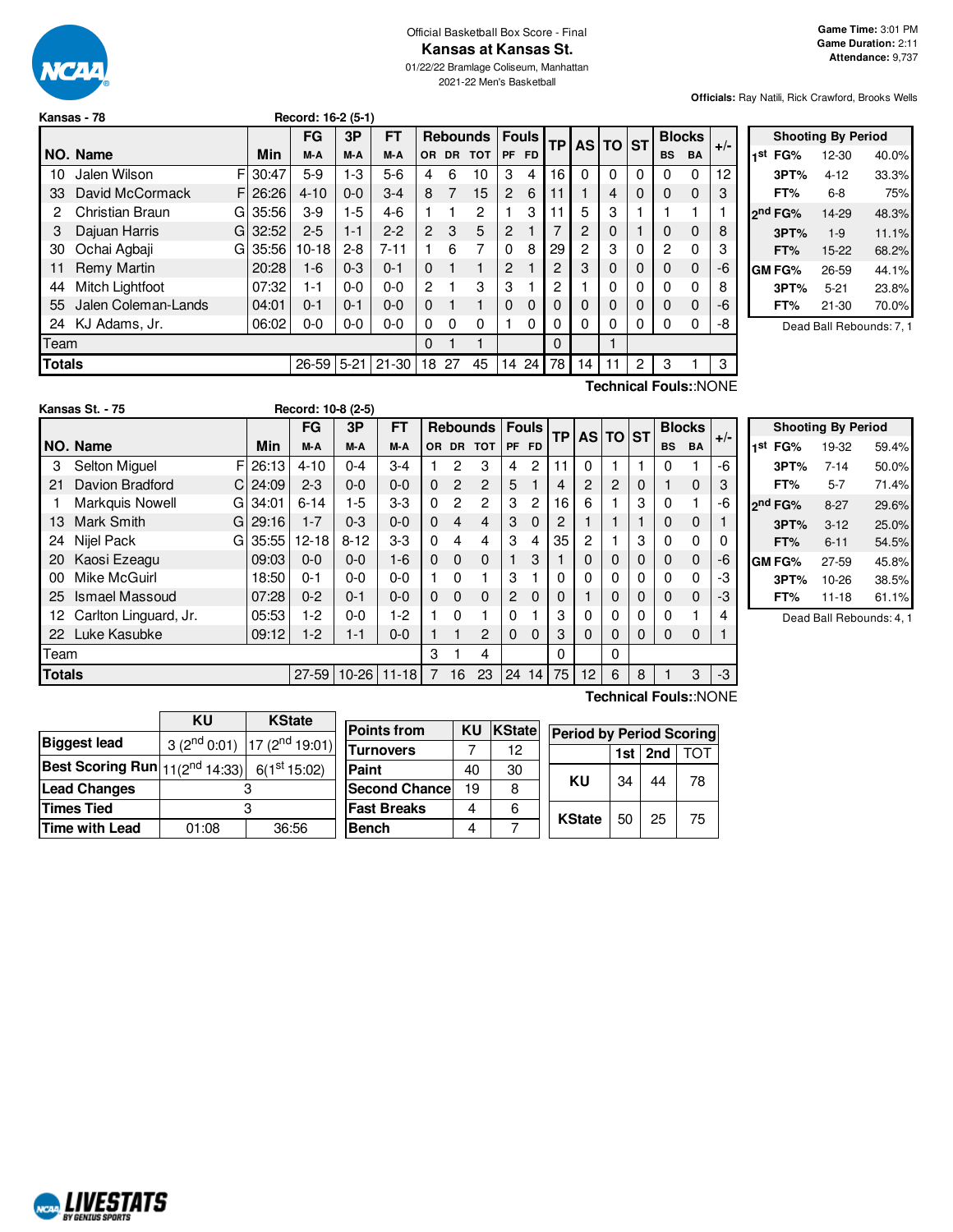

01/22/22 Bramlage Coliseum, Manhattan 2021-22 Men's Basketball

**Officials:** Ray Natili, Rick Crawford, Brooks Wells

#### **Period 1**

| <b>Quarter Starters:</b> |                                                                                  |               |              |                                       |                                                                |
|--------------------------|----------------------------------------------------------------------------------|---------------|--------------|---------------------------------------|----------------------------------------------------------------|
| <b>KState</b>            | 1 Nowell M<br>3 Miguel S                                                         | 13 Smith M    |              | 21 Bradford D                         | 24 Pack N                                                      |
| ΚU                       | 2 Braun C<br>3 Harris D                                                          | 10 Wilson J   |              | 30 Agbaji O                           | 33 McCormack D                                                 |
| <b>Game Time</b>         | <b>KState</b>                                                                    | <b>Score</b>  | Diff         |                                       | ΚU                                                             |
| 20:00                    | 21 BRADFORD D jumpball won                                                       |               |              | 33 MCCORMACK D jumpball lost          |                                                                |
| 19:35                    | 24 PACK N 3pt FG, jump shot made (3)                                             | $3-0$         | 3            |                                       |                                                                |
| 19:35                    | 13 SMITH M assist (1)                                                            |               |              |                                       |                                                                |
| 19:19                    | 21 BRADFORD D foul personal (1 - 1)                                              |               |              | 33 MCCORMACK D foul drawn (1)         |                                                                |
| 19:03                    |                                                                                  |               |              | shot missed                           | 33 MCCORMACK D 2pt FG outside the paint, turnaround jump       |
| 18:58                    |                                                                                  |               |              | 2 BRAUN C offensive rebound (1)       |                                                                |
| 18:57                    |                                                                                  | $3-3$         | 0            |                                       | 3 HARRIS D 3pt FG second chance, pull up jump shot made (3)    |
| 18:57                    |                                                                                  |               |              | 2 BRAUN C assist (1)                  |                                                                |
| 18:30                    | 21 BRADFORD D 2pt FG in the paint, hook shot missed                              |               |              |                                       |                                                                |
| 18:26                    |                                                                                  |               |              |                                       | 33 MCCORMACK D defensive rebound (1)                           |
| 18:23                    |                                                                                  | $3 - 5$       | -2           |                                       | 30 AGBAJI O 2pt FG fast break in the paint, layup made (2)     |
| 18:23                    |                                                                                  |               |              | 3 HARRIS D assist (1)                 |                                                                |
| 18:03                    | 21 BRADFORD D 2pt FG in the paint, dunk, made (2)                                | $5 - 5$       | 0            |                                       |                                                                |
| 18:03                    | 1 NOWELL M assist (1)                                                            |               |              |                                       |                                                                |
| 17:39                    |                                                                                  |               |              |                                       | 30 AGBAJI O 2pt FG outside the paint, jump shot missed         |
| 17:37                    |                                                                                  |               |              | 33 MCCORMACK D offensive rebound (2)  |                                                                |
| 17:36                    |                                                                                  |               |              | shot missed                           | 33 MCCORMACK D 2pt FG second chance in the paint, hook         |
| 17:32                    |                                                                                  |               |              |                                       | 33 MCCORMACK D offensive rebound (3)                           |
| 17:32                    |                                                                                  | $5 - 7$       | -2           | made(2)                               | 33 MCCORMACK D 2pt FG second chance in the paint, layup        |
| 17:18                    | 1 NOWELL M 3pt FG, step back jump shot missed                                    |               |              |                                       |                                                                |
| 17:15                    |                                                                                  |               |              | 10 WILSON J defensive rebound (1)     |                                                                |
| 17:06                    | 1 NOWELL M steal (1)                                                             |               |              | 2 BRAUN C turnover bad pass (1)       |                                                                |
| 16:53                    | 3 MIGUEL S 2pt FG from turnover outside the paint, pull up jump<br>shot made (2) | $7 - 7$       | 0            |                                       |                                                                |
| 16:34                    |                                                                                  |               |              |                                       | 10 WILSON J 2pt FG outside the paint, pull up jump shot missed |
| 16:31                    |                                                                                  |               |              |                                       | 33 MCCORMACK D offensive rebound (4)                           |
| 16:30                    | 1 NOWELL M steal (2)                                                             |               |              | 33 MCCORMACK D turnover lost ball (1) |                                                                |
| 16:27                    | 1 NOWELL M foul drawn (1)                                                        |               |              | 3 HARRIS D foul shooting (1 - 1)      |                                                                |
| 16:27                    | 1 NOWELL M free throw 1 - 2 made (1)                                             | $8 - 7$       | $\mathbf{1}$ |                                       |                                                                |
| 16:27                    | 21 BRADFORD D substitution out                                                   |               |              |                                       |                                                                |
| 16:27                    | 20 EZEAGU K substitution in                                                      |               |              |                                       |                                                                |
| 16:27                    | 1 NOWELL M free throw 2 - 2 made (2)                                             | $9 - 7$       | $\mathbf{2}$ |                                       |                                                                |
| 15:58                    |                                                                                  |               |              |                                       | 2 BRAUN C 3pt FG, step back jump shot missed                   |
| 15:55                    |                                                                                  |               |              |                                       | 33 MCCORMACK D offensive rebound (5)                           |
| 15:55                    | 20 EZEAGU K foul personal (1 - 2)                                                |               |              | 33 MCCORMACK D foul drawn (2)         |                                                                |
| 15:55                    |                                                                                  | Timeout media |              |                                       |                                                                |
| 15:43                    |                                                                                  |               |              | missed                                | 10 WILSON J 2pt FG second chance in the paint, driving layup   |
| 15:40                    | 13 SMITH M defensive rebound (1)                                                 |               |              |                                       |                                                                |
| 15:38                    | 3 MIGUEL S turnover lost ball (1)                                                |               |              |                                       |                                                                |
| 15:21                    |                                                                                  |               |              |                                       | 33 MCCORMACK D turnover 3 seconds (2)                          |
| 15:20                    |                                                                                  |               |              | 10 WILSON J substitution out          |                                                                |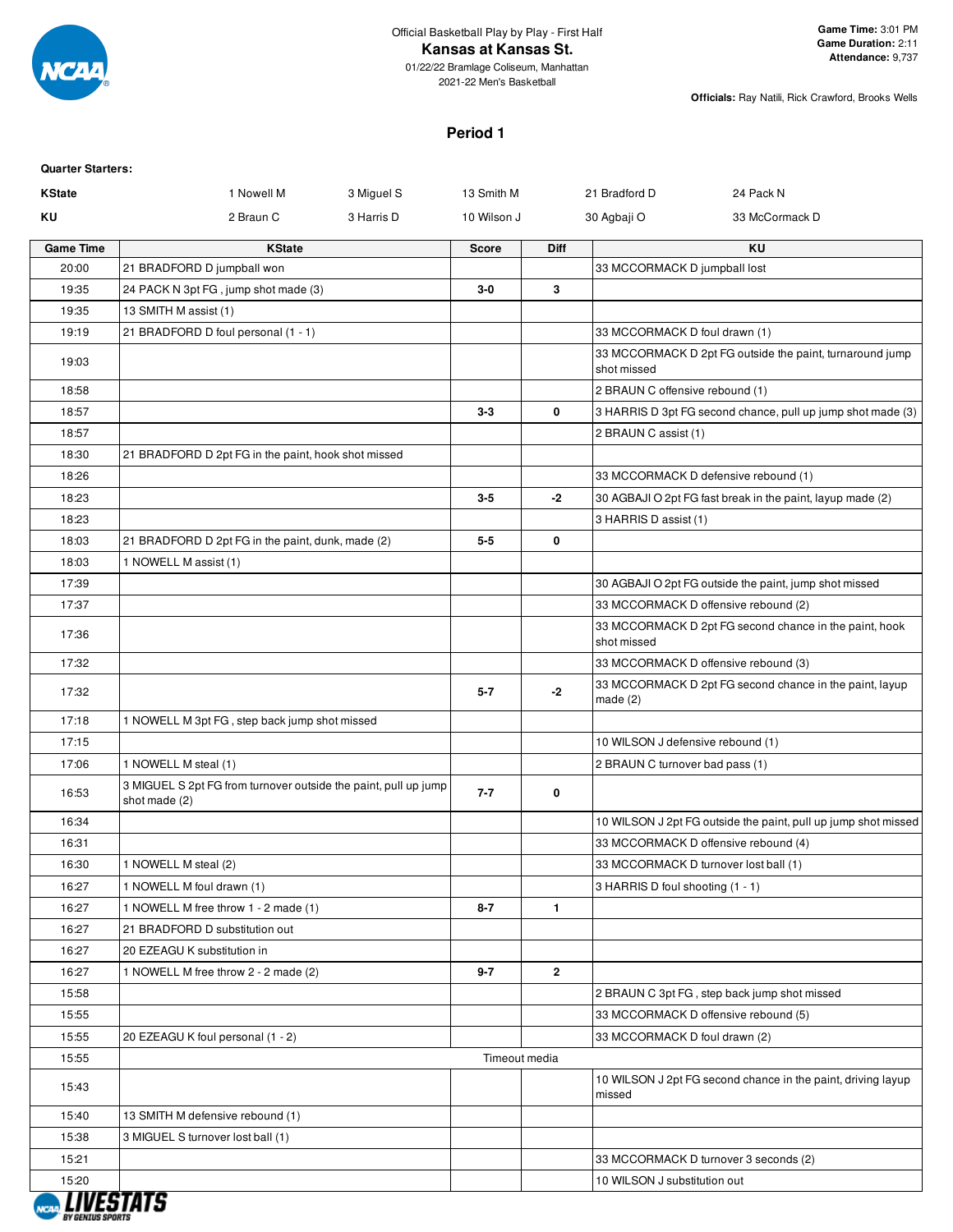

01/22/22 Bramlage Coliseum, Manhattan 2021-22 Men's Basketball

| <b>Game Time</b> | <b>KState</b>                                                                 | <b>Score</b> | Diff           | ΚU                                                                    |
|------------------|-------------------------------------------------------------------------------|--------------|----------------|-----------------------------------------------------------------------|
| 15:20            |                                                                               |              |                | 11 MARTIN R substitution in                                           |
| 15:02            | 3 MIGUEL S 2pt FG from turnover in the paint, pull up jump shot<br>made $(4)$ | $11 - 7$     | 4              |                                                                       |
| 14:51            |                                                                               |              |                | 30 AGBAJI O 3pt FG, jump shot missed                                  |
| 14:45            | 3 MIGUEL S defensive rebound (1)                                              |              |                |                                                                       |
| 14:39            | 13 SMITH M 2pt FG in the paint, driving layup missed                          |              |                |                                                                       |
| 14:37            |                                                                               |              |                | 33 MCCORMACK D defensive rebound (6)                                  |
| 14:22            | 3 MIGUEL S foul personal (1 - 3)                                              |              |                | 33 MCCORMACK D foul drawn (3)                                         |
| 14:22            | 3 MIGUEL S substitution out                                                   |              |                |                                                                       |
| 14:22            | 13 SMITH M substitution out                                                   |              |                |                                                                       |
| 14:22            | 00 MCGUIRL M substitution in                                                  |              |                |                                                                       |
| 14:22            | 25 MASSOUD I substitution in                                                  |              |                |                                                                       |
| 14:22            |                                                                               |              |                | 33 MCCORMACK D substitution out                                       |
| 14:22            |                                                                               |              |                | 44 LIGHTFOOT M substitution in                                        |
| 14:14            |                                                                               | 11-9         | $\mathbf{2}$   | 30 AGBAJI O 2pt FG in the paint, driving layup made (4)               |
| 14:14            |                                                                               |              |                | 2 BRAUN C assist (2)                                                  |
| 13:47            | 1 NOWELL M 2pt FG in the paint, driving layup made (4)                        | 13-9         | 4              |                                                                       |
| 13:28            |                                                                               | 13-11        | $\overline{2}$ | 30 AGBAJI O 2pt FG outside the paint, pull up jump shot made<br>(6)   |
| 13:28            |                                                                               |              |                | 44 LIGHTFOOT M assist (1)                                             |
| 13:09            | 20 EZEAGU K foul drawn (1)                                                    |              |                | 44 LIGHTFOOT M foul shooting (1 - 2)                                  |
| 13:09            | 20 EZEAGU K free throw 1 - 2 missed                                           |              |                |                                                                       |
| 13:09            | offensive dead ball rebound (1)                                               |              |                |                                                                       |
| 13:09            |                                                                               |              |                | 44 LIGHTFOOT M substitution out                                       |
| 13:09            |                                                                               |              |                | 33 MCCORMACK D substitution in                                        |
| 13:09            | 20 EZEAGU K free throw 2 - 2 made (1)                                         | $14 - 11$    | 3              |                                                                       |
| 13:09            | 20 EZEAGU K substitution out                                                  |              |                |                                                                       |
| 13:09            | 12 LINGUARD, JR. C substitution in                                            |              |                |                                                                       |
| 12:51            |                                                                               |              |                | 2 BRAUN C 2pt FG in the paint, driving layup missed                   |
| 12:47            |                                                                               |              |                | 33 MCCORMACK D offensive rebound (7)                                  |
| 12:47            |                                                                               | 14-13        | $\mathbf{1}$   | 33 MCCORMACK D 2pt FG second chance in the paint, layup<br>made $(4)$ |
| 12:32            | 12 LINGUARD, JR. C 2pt FG in the paint, layup made (2)                        | 16-13        | 3              |                                                                       |
| 12:32            | 1 NOWELL M assist (2)                                                         |              |                |                                                                       |
| 12:25            |                                                                               |              |                | 30 AGBAJI O 3pt FG, jump shot missed                                  |
| 12:21            | 1 NOWELL M defensive rebound (1)                                              |              |                |                                                                       |
| 12:15            | 24 PACK N 3pt FG, jump shot made (6)                                          | 19-13        | 6              |                                                                       |
| 12:15            | 1 NOWELL M assist (3)                                                         |              |                |                                                                       |
| 12:06            |                                                                               | 19-16        | $\mathbf{3}$   | 2 BRAUN C 3pt FG, jump shot made (3)                                  |
| 12:06            |                                                                               |              |                | 11 MARTIN R assist (1)                                                |
| 11:45            | 24 PACK N 3pt FG, jump shot made (9)                                          | 22-16        | 6              |                                                                       |
| 11:45            | 25 MASSOUD I assist (1)                                                       |              |                |                                                                       |
| 11:38            | 25 MASSOUD I foul personal (1 - 4)                                            |              |                | 30 AGBAJI O foul drawn (1)                                            |
| 11:38            |                                                                               |              | Timeout media  |                                                                       |
| 11:38            | 25 MASSOUD I substitution out                                                 |              |                |                                                                       |
| 11:38            | 13 SMITH M substitution in                                                    |              |                |                                                                       |
| 11:38            |                                                                               |              |                | 3 HARRIS D substitution out                                           |
| 11:38            |                                                                               |              |                | 10 WILSON J substitution in                                           |
| 11:29            |                                                                               | 22-18        | 4              | 30 AGBAJI O 2pt FG in the paint, driving layup made (8)               |
| 11:29            |                                                                               |              |                | 11 MARTIN R assist (2)                                                |

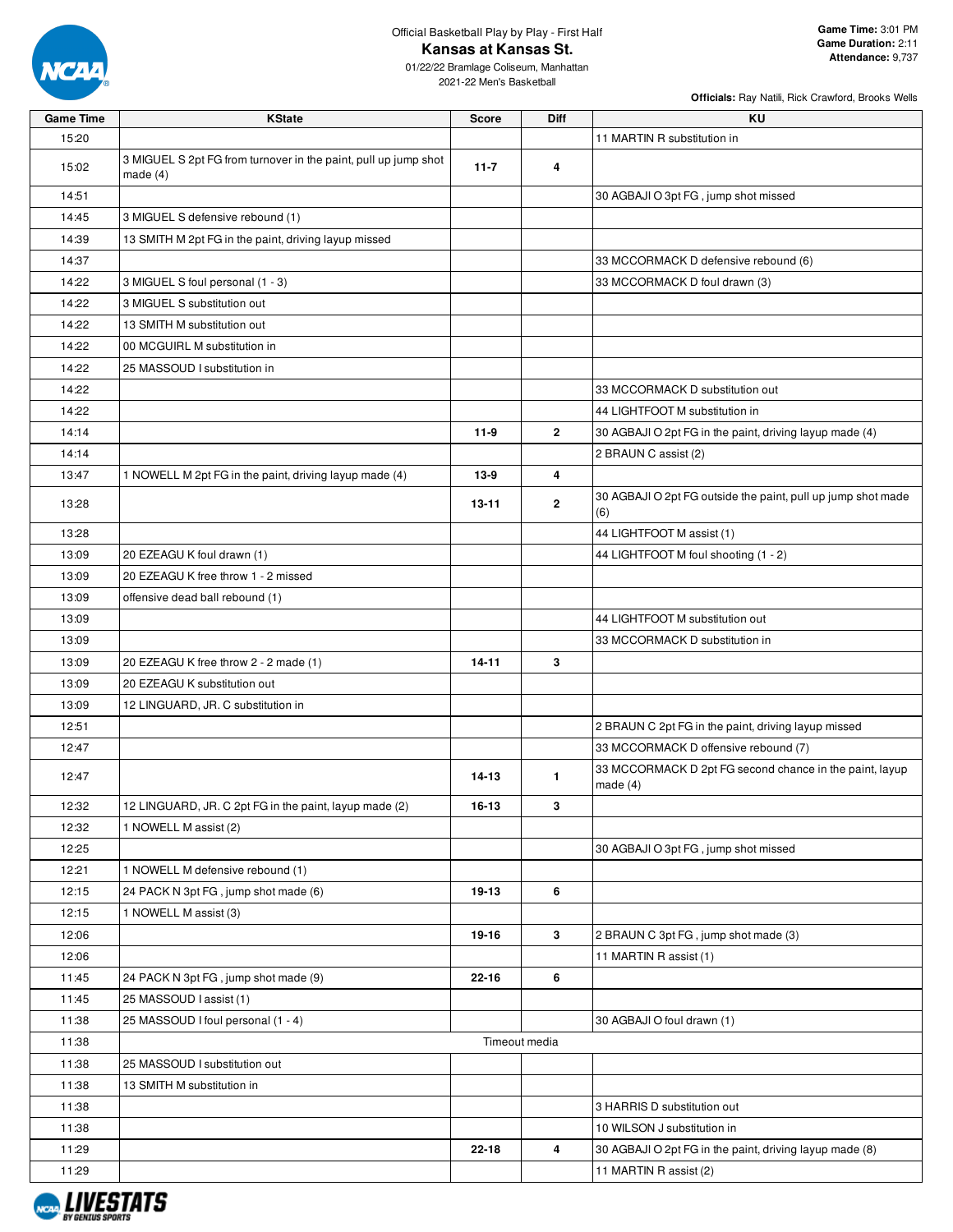

01/22/22 Bramlage Coliseum, Manhattan 2021-22 Men's Basketball

| <b>Game Time</b> | <b>KState</b>                                                                      | <b>Score</b> | <b>Diff</b>    | KU                                                       |
|------------------|------------------------------------------------------------------------------------|--------------|----------------|----------------------------------------------------------|
| 11:11            | 24 PACK N 3pt FG, jump shot made (12)                                              | $25 - 18$    | $\overline{7}$ |                                                          |
| 11:11            | 1 NOWELL M assist (4)                                                              |              |                |                                                          |
| 10:57            |                                                                                    | 25-20        | 5              | 33 MCCORMACK D 2pt FG in the paint, jump shot made (6)   |
| 10:57            |                                                                                    |              |                | 11 MARTIN R assist (3)                                   |
| 10:38            | 12 LINGUARD, JR. C 2pt FG in the paint, dunk, blocked                              |              |                |                                                          |
| 10:38            |                                                                                    |              |                | 30 AGBAJI O block (1)                                    |
| 10:33            | 00 MCGUIRL M offensive rebound (1)                                                 |              |                |                                                          |
|                  | 24 PACK N 2pt FG second chance outside the paint, jump shot                        |              |                |                                                          |
| 10:27            | made $(14)$                                                                        | $27 - 20$    | $\overline{7}$ |                                                          |
| 10:19            | 00 MCGUIRL M foul shooting (1 - 5)                                                 |              |                | 2 BRAUN C foul drawn (1)                                 |
| 10:19            |                                                                                    | $27 - 21$    | 6              | 2 BRAUN C free throw 1 - 2 made (4)                      |
| 10:19            | 00 MCGUIRL M substitution out                                                      |              |                |                                                          |
| 10:19            | 1 NOWELL M substitution out                                                        |              |                |                                                          |
| 10:19            | 3 MIGUEL S substitution in                                                         |              |                |                                                          |
| 10:19            | 22 KASUBKE L substitution in                                                       |              |                |                                                          |
| 10:19            |                                                                                    | $27 - 22$    | 5              | 2 BRAUN C free throw 2 - 2 made (5)                      |
| 10:19            |                                                                                    |              |                | 2 BRAUN C substitution out                               |
| 10:19            |                                                                                    |              |                | 55 COLEMAN-LANDS J substitution in                       |
| 10:06            | 3 MIGUEL S 2pt FG in the paint, driving layup made (6)                             | 29-22        | $\overline{7}$ |                                                          |
| 09:50            |                                                                                    |              |                |                                                          |
|                  | 24 PACK N steal (1)                                                                |              |                | 30 AGBAJI O turnover bad pass (1)                        |
| 09:47            | 24 PACK N 2pt FG fast break from turnover in the paint, driving<br>layup made (16) | $31 - 22$    | 9              |                                                          |
| 09:47            |                                                                                    |              |                | Timeout 30 Sec                                           |
| 09:47            |                                                                                    |              |                | 10 WILSON J substitution out                             |
| 09:47            |                                                                                    |              |                | 33 MCCORMACK D substitution out                          |
| 09:47            |                                                                                    |              |                | 2 BRAUN C substitution in                                |
| 09:47            |                                                                                    |              |                | 24 ADAMS, JR. K substitution in                          |
| 09:27            |                                                                                    | $31 - 24$    | $\overline{7}$ | 30 AGBAJI O 2pt FG in the paint, driving layup made (10) |
| 09:16            | 3 MIGUEL S foul drawn (1)                                                          |              |                | 24 ADAMS, JR. K foul shooting (1 - 3)                    |
|                  | 3 MIGUEL S free throw 1 - 2 missed                                                 |              |                |                                                          |
| 09:16            |                                                                                    |              |                |                                                          |
| 09:16            | offensive dead ball rebound (2)                                                    |              |                |                                                          |
| 09:16            | 12 LINGUARD, JR. C substitution out                                                |              |                |                                                          |
| 09:16            | 21 BRADFORD D substitution in                                                      |              |                |                                                          |
| 09:16            | 3 MIGUEL S free throw 2 - 2 made (7)                                               | $32 - 24$    | 8              |                                                          |
| 09:01            | 3 MIGUEL S steal (1)                                                               |              |                | 30 AGBAJI O turnover bad pass (2)                        |
| 08:49            | 13 SMITH M 3pt FG from turnover, jump shot missed                                  |              |                |                                                          |
| 08:46            |                                                                                    |              |                | 55 COLEMAN-LANDS J defensive rebound (1)                 |
| 08:32            |                                                                                    |              |                | 2 BRAUN C 3pt FG, jump shot missed                       |
| 08:30            | 24 PACK N defensive rebound (1)                                                    |              |                |                                                          |
| 08:02            | 3 MIGUEL S 3pt FG, step back jump shot missed                                      |              |                |                                                          |
| 07:58            |                                                                                    |              |                | 30 AGBAJI O defensive rebound (1)                        |
| 07:55            |                                                                                    | 32-27        | 5              | 30 AGBAJI O 3pt FG, pull up jump shot made (13)          |
| 07:31            | 24 PACK N 3pt FG, pull up jump shot made (19)                                      | 35-27        | 8              |                                                          |
| 07:16            |                                                                                    |              |                | 55 COLEMAN-LANDS J 3pt FG, jump shot missed              |
| 07:12            | 21 BRADFORD D defensive rebound (1)                                                |              |                |                                                          |
| 06:58            | 24 PACK N 3pt FG, pull up jump shot missed                                         |              |                |                                                          |
| 06:54            | 22 KASUBKE L offensive rebound (1)                                                 |              |                |                                                          |
|                  | 22 KASUBKE L 2pt FG second chance in the paint, layup                              |              |                |                                                          |
| 06:53            | missed                                                                             |              |                |                                                          |
| 06:49            |                                                                                    |              |                | 2 BRAUN C defensive rebound (2)                          |

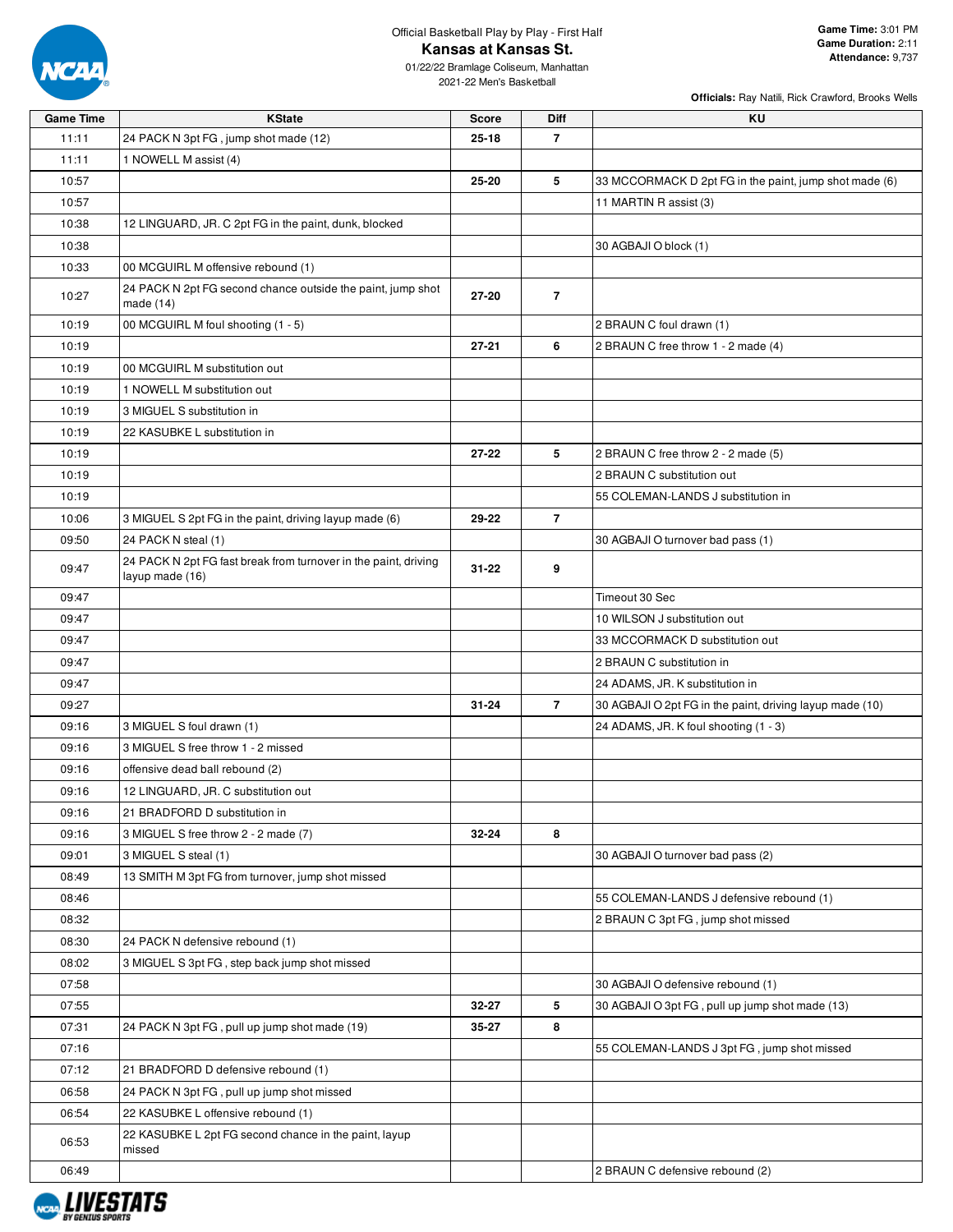

2021-22 Men's Basketball

| <b>Game Time</b> | <b>KState</b>                                                      | <b>Score</b> | Diff          | ΚU                                                                    |
|------------------|--------------------------------------------------------------------|--------------|---------------|-----------------------------------------------------------------------|
| 06:46            |                                                                    |              |               | 30 AGBAJI O 2pt FG outside the paint, pull up jump shot missed        |
| 06:41            | 21 BRADFORD D defensive rebound (2)                                |              |               |                                                                       |
| 06:19            | 22 KASUBKE L 3pt FG, jump shot made (3)                            | 38-27        | 11            |                                                                       |
| 06:19            | 24 PACK N assist (1)                                               |              |               |                                                                       |
| 06:18            |                                                                    |              |               | Timeout 30 Sec                                                        |
| 06:18            |                                                                    |              | Timeout media |                                                                       |
| 06:18            | 3 MIGUEL S substitution out                                        |              |               |                                                                       |
| 06:18            | 24 PACK N substitution out                                         |              |               |                                                                       |
| 06:18            | 00 MCGUIRL M substitution in                                       |              |               |                                                                       |
| 06:18            | 1 NOWELL M substitution in                                         |              |               |                                                                       |
| 06:18            |                                                                    |              |               | 24 ADAMS, JR. K substitution out                                      |
| 06:18            |                                                                    |              |               | 30 AGBAJI O substitution out                                          |
| 06:18            |                                                                    |              |               | 55 COLEMAN-LANDS J substitution out                                   |
| 06:18            |                                                                    |              |               | 3 HARRIS D substitution in                                            |
| 06:18            |                                                                    |              |               | 10 WILSON J substitution in                                           |
| 06:18            |                                                                    |              |               | 33 MCCORMACK D substitution in                                        |
| 06:07            |                                                                    |              |               | 2 BRAUN C 2pt FG in the paint, driving layup blocked                  |
| 06:07            | 21 BRADFORD D block (1)                                            |              |               |                                                                       |
| 06:06            |                                                                    |              |               | 33 MCCORMACK D offensive rebound (8)                                  |
| 06:06            | jump ball situation                                                |              |               |                                                                       |
| 05:54            |                                                                    |              |               | 33 MCCORMACK D 2pt FG second chance in the paint, hook<br>shot missed |
| 05:50            | 22 KASUBKE L defensive rebound (2)                                 |              |               |                                                                       |
| 05:38            | 1 NOWELL M turnover bad pass (1)                                   |              |               | 2 BRAUN C steal (1)                                                   |
| 05:27            | 13 SMITH M foul shooting (1 - 6)                                   |              |               | 33 MCCORMACK D foul drawn (4)                                         |
| 05:27            |                                                                    |              |               | 33 MCCORMACK D free throw 1 - 2 missed                                |
| 05:27            |                                                                    |              |               | offensive dead ball rebound (1)                                       |
| 05:27            | 22 KASUBKE L substitution out                                      |              |               |                                                                       |
| 05:27            | 25 MASSOUD I substitution in                                       |              |               |                                                                       |
| 05:27            |                                                                    | 38-28        | 10            | 33 MCCORMACK D free throw 2 - 2 made (7)                              |
| 04:58            | 25 MASSOUD I 2pt FG outside the paint, pull up jump shot<br>missed |              |               |                                                                       |
| 04:54            |                                                                    |              |               | 33 MCCORMACK D defensive rebound (9)                                  |
| 04:35            | 25 MASSOUD I foul shooting (2 - 7)                                 |              |               | 2 BRAUN C foul drawn (2)                                              |
| 04:35            |                                                                    |              |               | 2 BRAUN C free throw 1 - 2 missed                                     |
| 04:35            |                                                                    |              |               | offensive dead ball rebound (2)                                       |
| 04:35            | 25 MASSOUD I substitution out                                      |              |               |                                                                       |
| 04:35            | 24 PACK N substitution in                                          |              |               |                                                                       |
| 04:35            |                                                                    | 38-29        | 9             | 2 BRAUN C free throw 2 - 2 made (6)                                   |
| 04:18            | 24 PACK N 3pt FG, jump shot made (22)                              | 41-29        | 12            |                                                                       |
| 04:18            | 21 BRADFORD D assist (1)                                           |              |               |                                                                       |
| 04:09            | 00 MCGUIRL M foul drawn (1)                                        |              |               | 33 MCCORMACK D foul offensive (1 - 4)                                 |
| 04:09            |                                                                    |              |               | 33 MCCORMACK D turnover offensive (3)                                 |
| 04:09            |                                                                    |              |               | 33 MCCORMACK D substitution out                                       |
| 04:09            |                                                                    |              |               | 44 LIGHTFOOT M substitution in                                        |
| 03:56            | 24 PACK N 3pt FG from turnover, jump shot missed                   |              |               |                                                                       |
| 03:53            |                                                                    |              |               | 10 WILSON J defensive rebound (2)                                     |
| 03:40            |                                                                    | 41-32        | 9             | 10 WILSON J 3pt FG, jump shot made (3)                                |
| 03:40            |                                                                    |              |               | 2 BRAUN C assist (3)                                                  |
| 03:25            | 1 NOWELL M 2pt FG in the paint, driving layup made (6)             | 43-32        | 11            |                                                                       |
|                  |                                                                    |              |               |                                                                       |
|                  |                                                                    |              |               |                                                                       |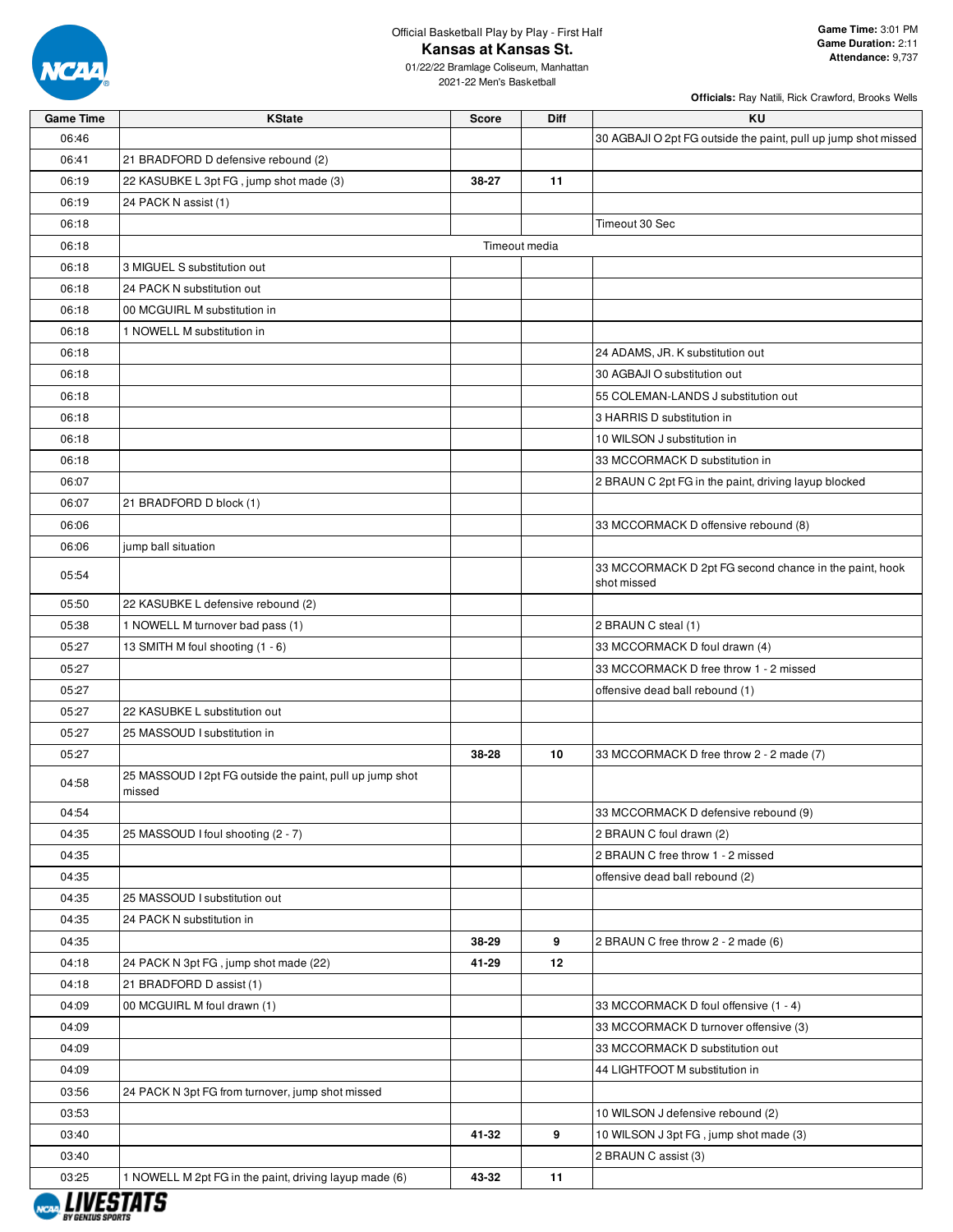

01/22/22 Bramlage Coliseum, Manhattan 2021-22 Men's Basketball

| <b>Game Time</b> | <b>KState</b>                                                                | <b>Score</b>         | Diff          | KU                                                        |
|------------------|------------------------------------------------------------------------------|----------------------|---------------|-----------------------------------------------------------|
| 03:25            | 1 NOWELL M foul drawn (2)                                                    |                      |               | 44 LIGHTFOOT M foul shooting (2 - 5)                      |
| 03:25            |                                                                              |                      | Timeout media |                                                           |
| 03:25            |                                                                              |                      |               | 11 MARTIN R substitution out                              |
| 03:25            |                                                                              |                      |               | 30 AGBAJI O substitution in                               |
| 03:25            | 1 NOWELL M free throw 1 - 1 made (7)                                         | 44-32                | 12            |                                                           |
| 03:11            |                                                                              |                      |               | 3 HARRIS D 2pt FG in the paint, floating jump shot missed |
| 03:10            |                                                                              |                      |               | 3 HARRIS D offensive rebound (1)                          |
| 03:10            | 24 PACK N foul shooting (1 - 8)                                              |                      |               | 3 HARRIS D foul drawn (1)                                 |
| 03:10            |                                                                              | 44-33                | 11            | 3 HARRIS D free throw 1 - 2 made (4)                      |
| 03:10            |                                                                              | 44-34                | 10            | 3 HARRIS D free throw 2 - 2 made (5)                      |
| 02:48            | 13 SMITH M 3pt FG, jump shot missed                                          |                      |               |                                                           |
| 02:45            |                                                                              |                      |               | 10 WILSON J defensive rebound (3)                         |
| 02:34            |                                                                              |                      |               | 30 AGBAJI O 3pt FG, jump shot missed                      |
| 02:32            | defensive dead ball rebound (3)                                              |                      |               |                                                           |
| 02:33            | 21 BRADFORD D foul drawn (1)                                                 |                      |               | 10 WILSON J foul personal (1 - 6)                         |
| 02:33            |                                                                              |                      |               | 44 LIGHTFOOT M substitution out                           |
| 02:33            |                                                                              |                      |               | 24 ADAMS, JR. K substitution in                           |
| 02:08            | 13 SMITH M 2pt FG in the paint, pull up jump shot missed                     |                      |               |                                                           |
| 02:05            |                                                                              |                      |               | 30 AGBAJI O defensive rebound (2)                         |
| 02:04            | 24 PACK N steal (2)                                                          |                      |               | 30 AGBAJI O turnover bad pass (3)                         |
| 01:57            | 1 NOWELL M 2pt FG fast break from turnover in the paint, layup<br>made(9)    | 46-34                | 12            |                                                           |
| 01:57            | 24 PACK N assist (2)                                                         |                      |               |                                                           |
| 01:44            | 1 NOWELL M steal (3)                                                         |                      |               | 2 BRAUN C turnover lost ball (2)                          |
| 01:39            | 13 SMITH M 2pt FG fast break from turnover in the paint, layup<br>made $(2)$ | 48-34                | 14            |                                                           |
| 01:39            | 1 NOWELL M assist (5)                                                        |                      |               |                                                           |
| 01:37            |                                                                              |                      |               | Timeout 30 Sec                                            |
| 01:37            | 13 SMITH M substitution out                                                  |                      |               |                                                           |
| 01:37            | 3 MIGUEL S substitution in                                                   |                      |               |                                                           |
| 01:19            |                                                                              |                      |               | 10 WILSON J 3pt FG, jump shot missed                      |
| 01:16            | 24 PACK N defensive rebound (2)                                              |                      |               |                                                           |
| 00:54            | jump ball situation                                                          |                      |               |                                                           |
| 00:46            | 1 NOWELL M 2pt FG in the paint, driving layup made (11)                      | 50-34                | 16            |                                                           |
| 00:26            |                                                                              |                      |               | 30 AGBAJI O 3pt FG, jump shot missed                      |
| 00:22            | 24 PACK N defensive rebound (3)                                              |                      |               |                                                           |
| 00:00            | 3 MIGUEL S 3pt FG, jump shot missed                                          |                      |               |                                                           |
| 00:00            |                                                                              |                      |               | defensive dead ball rebound (3)                           |
|                  |                                                                              | <b>END OF PERIOD</b> |               |                                                           |
|                  |                                                                              | KState 50-34 KU      |               |                                                           |

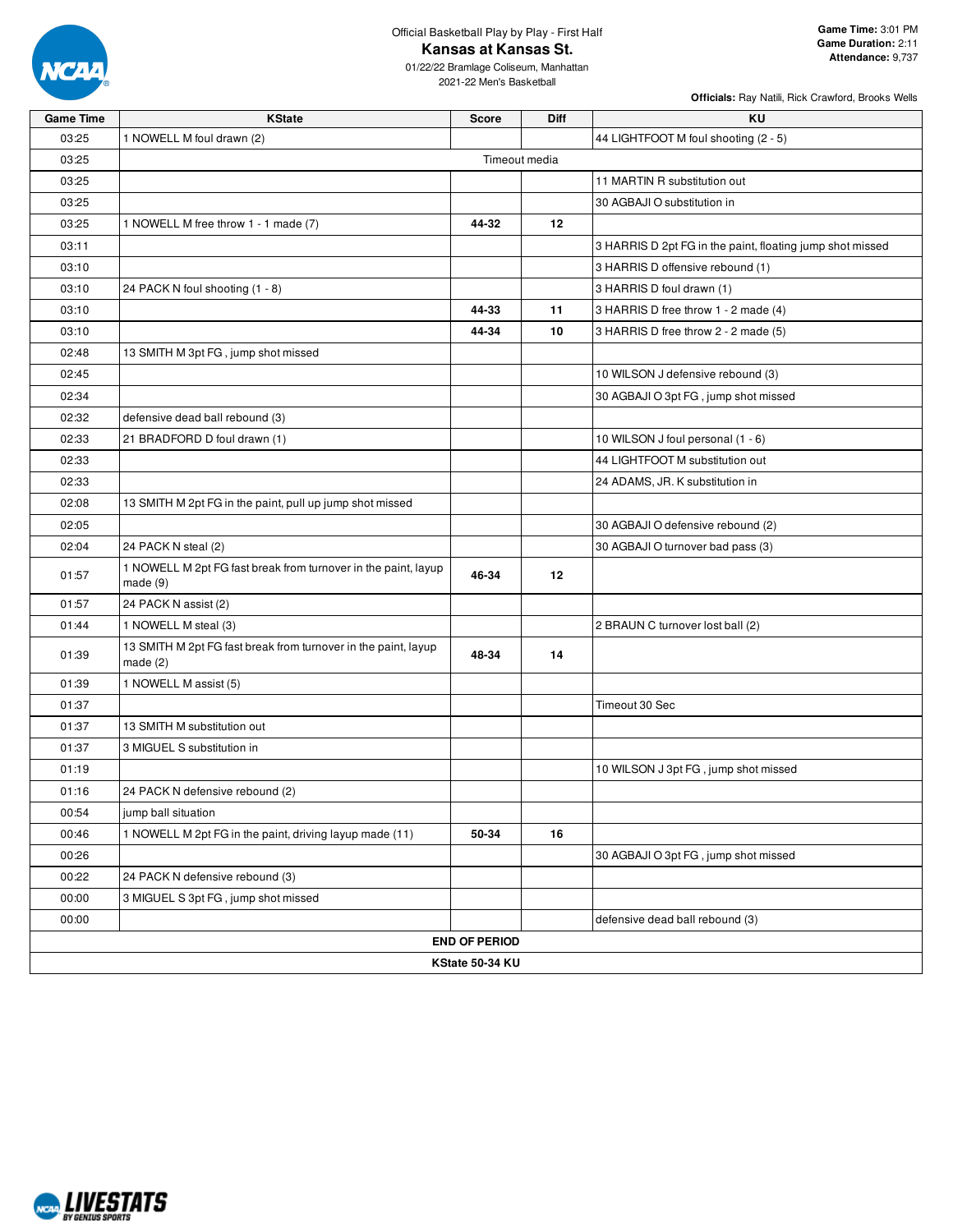

**Kansas - 34**

**NO. Name** 

2021-22 Men's Basketball

**Officials:** Ray Natili, Rick Crawford, Brooks Wells

|                    |         |       |                                                                                         |               |    |                         |  |   |  |           |               | Officials: |
|--------------------|---------|-------|-----------------------------------------------------------------------------------------|---------------|----|-------------------------|--|---|--|-----------|---------------|------------|
| ansas - 34         |         |       |                                                                                         |               |    |                         |  |   |  |           |               |            |
|                    |         | FG    | $\frac{1}{1}$ 3P   FT   Rebounds   Fouls   $_{\text{TP}}$   AS   TO   ST <sup>  F</sup> |               |    |                         |  |   |  |           | <b>Blocks</b> |            |
| <b>IO. Name</b>    | Min     | M-A   |                                                                                         |               |    | M-A M-A OR DR TOT PF FD |  |   |  | <b>BS</b> | BA            | $+/-$      |
| 10 Jalen Wilson    | F112:49 | 1-4   |                                                                                         | $1-2$ $0-0$ 0 | -3 | 3                       |  | 3 |  |           |               | $-10$      |
| 33 David McCormack | F 11:09 | $3-6$ | $0-0$   1-2   6 3                                                                       |               |    | 9                       |  |   |  |           |               | $-12$      |

**Shooting By Period 1 st FG%** 12-30 40.0% **3PT%** 4-12 33.3% **FT%** 6-8 75% **GM FG%** 12-30 40.0% **3PT%** 4-12 33.3% **FT%** 6-8 75.0%

Dead Ball Rebounds: 2, 1

| Technical Fouls::NONE |                             |    |       |          |          |         |   |          |          |          |    |          |   |   |   |   |   |       |
|-----------------------|-----------------------------|----|-------|----------|----------|---------|---|----------|----------|----------|----|----------|---|---|---|---|---|-------|
| <b>Totals</b>         |                             |    |       | 12-30    | $4 - 12$ | $6 - 8$ | 8 | 10       | 18       | 6        | 8  | 34       | 8 | 8 |   |   |   | $-16$ |
| Team                  |                             |    |       |          |          |         | 0 | $\Omega$ | 0        |          |    | $\Omega$ |   | 0 |   |   |   |       |
| 24                    | KJ Adams, Jr.               |    | 06:02 | 0-0      | $0-0$    | $0-0$   | 0 | 0        | 0        |          | 0  |          |   |   | 0 | 0 | 0 | -8    |
| 55                    | Jalen Coleman-Lands         |    | 04:01 | $0 - 1$  | $0 - 1$  | $0 - 0$ | 0 |          |          | 0        | 0  |          | 0 | 0 | 0 | 0 | 0 | -6    |
| 44                    | Mitch Lightfoot             |    | 02:49 | $0 - 0$  | 0-0      | $0 - 0$ | 0 | 0        | 0        | 2        | 0  |          |   |   | 0 | 0 | 0 | 4     |
| 11                    | <b>Remy Martin</b>          |    | 11:55 | $0 - 0$  | $0 - 0$  | $0 - 0$ | 0 | 0        | $\Omega$ | 0        | 0  |          | 3 | 0 | 0 | 0 | 0 | -9    |
| 30                    | Ochai Agbaji                | G  | 17:07 | $6 - 12$ | 1-5      | $0-0$   | 0 | 2        | 2        | $\Omega$ |    | 13       |   | 3 | 0 |   | 0 | -16   |
| 3                     | Dajuan Harris               | GI | 14:40 | $1-2$    | $1 - 1$  | $2 - 2$ |   | 0        |          |          |    | 5        |   | 0 | 0 | 0 | 0 | -11   |
| 2                     | Christian Braun             | G  | 19:28 | $1-5$    | $1-3$    | $3 - 4$ |   |          | 2        | 0        | 2  | 6        | 3 | 2 |   | 0 |   | -12   |
| ື                     | <b>DAVIU IVIUUUI IIIAUN</b> |    | 11.UJ | ບ−ບ      | v-v      | 1 – 4 I | U | ື        | J        |          | ٠. |          | υ | ບ | ◡ | v | υ | - I 4 |

| Kansas St. - 50 |  |
|-----------------|--|
|-----------------|--|

F 11:16  $C$ | 12:49 G 15:59 G 15:39 G 18:17 **NO. Name Min FG 3P FT Rebounds Fouls TP AS TO ST**  $\begin{bmatrix} \mathsf{FG} & \mathsf{3P} & \mathsf{FT} \\ \mathsf{M-A} & \mathsf{M-A} & \mathsf{OR} & \mathsf{DR} & \mathsf{TOT} \end{bmatrix}$   $\begin{bmatrix} \mathsf{FO} & \mathsf{FP} \\ \mathsf{PF} & \mathsf{FD} \end{bmatrix}$   $\begin{bmatrix} \mathsf{TS} & \mathsf{DT} \\ \mathsf{AS} & \mathsf{DT} \end{bmatrix}$   $\begin{bmatrix} \mathsf{BlockS} \\ \mathsf{BS} & \mathsf{BA} \end{bmatrix}$  +/-3 Selton Miguel F 11:16 3-5 0-2 1-2 0 1 1 1 1 7 0 1 1 1 0 0 11 21 Davion Bradford C 12:49 1-2 0-0 0-0 0 2 2 1 1 2 1 0 0 1 0 10 1 Markquis Nowell G | 15:59 | 4-5 | 0-1 | 3-3 | 0 | 1 | 1 | 0 | 2 | 11 | 5 | 1 | 3 | 0 | 0 | 11 13 Mark Smith G | 15:39 | 1-5 | 0-2 | 0-0 | 0 1 1 | 1 0 | 2 | 1 | 0 | 0 | 0 0 | 12 24 Nijel Pack G | 18:17 | 8-10 | 6-8 | 0-0 | 0 3 3 | 1 0 | 22 | 2 | 0 | 2 | 0 0 | 17 20 Kaosi Ezeagu | 03:18 | 0-0 | 0-0 | 1-2 | 0 0 0 | 1 | 1 | 1 | 0 | 0 | 0 | 0 | 2 00 Mike McGuirl | 10:21 | 0-0 | 0-0 | 0-0 | 1 0 1 | 1 1 | 0 | 0 | 0 | 0 | 0 | 7 25 Ismael Massoud 25 ismael Massoud 23:36 | 0-1 | 0-0 | 0-0 | 0 0 0 | 2 0 | 0 | 0 | 1 | 0 | 0 | 0 | 1 12 Carlton Linguard, Jr. 03:53 1-2 0-0 0-0 0 0 0 0 0 2 0 0 0 0 1 4 22 Luke Kasubke 04:52 1-2 1-1 0-0 1 1 2 0 0 3 0 0 0 0 0 5 Team 0 0 0 0 0 **Totals** 19-32 7-14 5-7 2 9 11 | 8 6 | 50 | 10 | 2 | 6 | 1 1 | 16

| <b>Shooting By Period</b> |          |       |  |  |  |  |  |  |  |
|---------------------------|----------|-------|--|--|--|--|--|--|--|
| 1st<br>FG%                | 19-32    | 59.4% |  |  |  |  |  |  |  |
| 3PT%                      | $7 - 14$ | 50.0% |  |  |  |  |  |  |  |
| FT%                       | 5-7      | 71.4% |  |  |  |  |  |  |  |
| <b>GM FG%</b>             | 19-32    | 59.4% |  |  |  |  |  |  |  |
| 3PT%                      | $7 - 14$ | 50.0% |  |  |  |  |  |  |  |
| FT%                       | $5 - 7$  | 71.4% |  |  |  |  |  |  |  |

Dead Ball Rebounds: 2, 1

|                                                           | KU    | <b>KState</b>               |                    |              |        |
|-----------------------------------------------------------|-------|-----------------------------|--------------------|--------------|--------|
|                                                           |       |                             | <b>Points from</b> | KU           | KState |
| <b>Biggest lead</b>                                       |       | $2(1st 18:23) 16(1st 0:46)$ | <b>Turnovers</b>   |              | 12     |
| <b>Best Scoring Run</b> $5(1^{st}18:23)$ $6(1^{st}15:02)$ |       |                             | Paint              | 14           | 20     |
| <b>Lead Changes</b>                                       |       |                             | Second Chance      | 9            | 2      |
| <b>Times Tied</b>                                         | 3     |                             | <b>Fast Breaks</b> | $\mathbf{2}$ | 6      |
| Time with Lead                                            | 00:59 | 17:05                       | <b>Bench</b>       | 0            |        |

**Technical Fouls:**:NONE

| atel |               | <b>Period by Period Scoring</b> |             |     |  |  |  |  |  |  |  |
|------|---------------|---------------------------------|-------------|-----|--|--|--|--|--|--|--|
|      |               |                                 | 1st $ 2nd $ | TOT |  |  |  |  |  |  |  |
|      | κu            | 34                              | 44          | 78  |  |  |  |  |  |  |  |
|      | <b>KState</b> | 50                              | 25          | 75  |  |  |  |  |  |  |  |

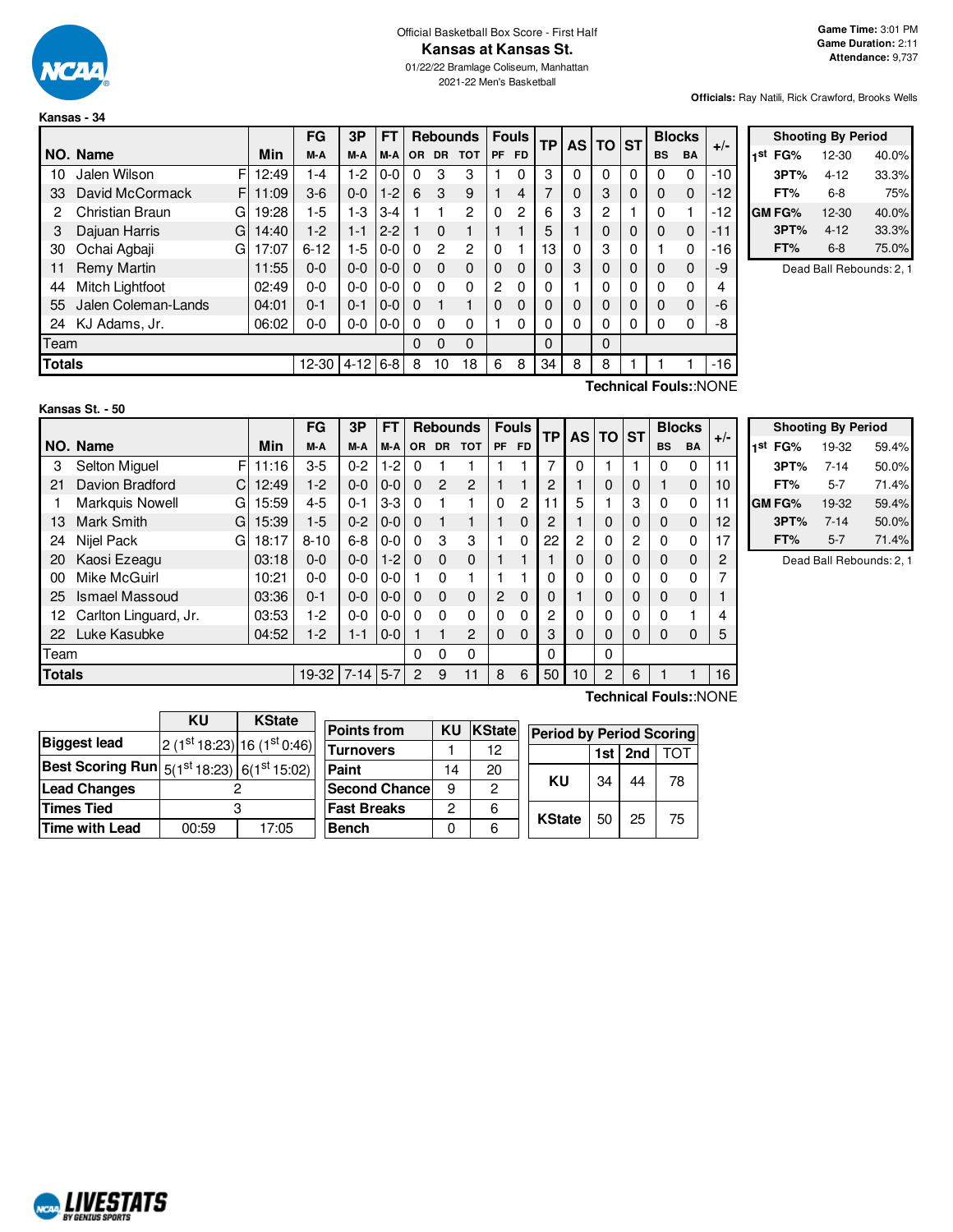

01/22/22 Bramlage Coliseum, Manhattan 2021-22 Men's Basketball

**Officials:** Ray Natili, Rick Crawford, Brooks Wells

#### **Period 2**

| <b>Quarter Starters:</b> |                                                                    |                           |             |                                       |                                                              |
|--------------------------|--------------------------------------------------------------------|---------------------------|-------------|---------------------------------------|--------------------------------------------------------------|
| <b>KState</b>            | 1 Nowell M                                                         | 3 Miguel S<br>13 Smith M  |             | 21 Bradford D                         | 24 Pack N                                                    |
| KU                       | 2 Braun C                                                          | 3 Harris D<br>10 Wilson J |             | 30 Agbaji O                           | 33 McCormack D                                               |
| <b>Game Time</b>         | <b>KState</b>                                                      | <b>Score</b>              | <b>Diff</b> |                                       | KU                                                           |
| 20:00                    | 00 MCGUIRL M substitution out                                      |                           |             |                                       |                                                              |
| 20:00                    | 13 SMITH M substitution in                                         |                           |             |                                       |                                                              |
| 20:00                    |                                                                    |                           |             | 24 ADAMS, JR. K substitution out      |                                                              |
| 20:00                    |                                                                    |                           |             | 33 MCCORMACK D substitution in        |                                                              |
| 19:49                    | 24 PACK N foul personal (2 - 1)                                    |                           |             | 30 AGBAJI O foul drawn (2)            |                                                              |
| 19:43                    | 3 MIGUEL S foul shooting (2 - 2)                                   |                           |             | 30 AGBAJI O foul drawn (3)            |                                                              |
| 19:43                    |                                                                    |                           |             | 30 AGBAJI O free throw 1 - 3 missed   |                                                              |
| 19:43                    |                                                                    |                           |             | offensive dead ball rebound (4)       |                                                              |
| 19:43                    |                                                                    |                           |             | 30 AGBAJI O free throw 2 - 3 missed   |                                                              |
| 19:43                    |                                                                    |                           |             | offensive dead ball rebound (5)       |                                                              |
| 19:43                    |                                                                    |                           |             | 30 AGBAJI O free throw 3 - 3 missed   |                                                              |
| 19:42                    |                                                                    |                           |             | 10 WILSON J offensive rebound (4)     |                                                              |
| 19:35                    |                                                                    |                           |             | shot missed                           | 3 HARRIS D 2pt FG second chance in the paint, pull up jump   |
| 19:29                    |                                                                    |                           |             | 10 WILSON J offensive rebound (5)     |                                                              |
| 19:29                    |                                                                    | 50-36                     | 14          | (5)                                   | 10 WILSON J 2pt FG second chance in the paint, layup made    |
| 19:01                    | 24 PACK N 3pt FG, pull up jump shot made (25)                      | 53-36                     | 17          |                                       |                                                              |
| 18:51                    | 1 NOWELL M foul shooting (1 - 3)                                   |                           |             | 10 WILSON J foul drawn (1)            |                                                              |
| 18:51                    |                                                                    | 53-37                     | 16          | 10 WILSON J free throw 1 - 2 made (6) |                                                              |
| 18:51                    |                                                                    | 53-38                     | 15          | 10 WILSON J free throw 2 - 2 made (7) |                                                              |
| 18:26                    | 21 BRADFORD D 2pt FG in the paint, hook shot made (4)              | 55-38                     | 17          |                                       |                                                              |
| 18:26                    | 1 NOWELL M assist (6)                                              |                           |             |                                       |                                                              |
| 18:11                    |                                                                    | 55-41                     | 14          |                                       | 30 AGBAJI O 3pt FG, pull up jump shot made (16)              |
| 17:51                    | 21 BRADFORD D foul offensive (2 - 4)                               |                           |             | 30 AGBAJI O foul drawn (4)            |                                                              |
| 17:51                    | 21 BRADFORD D turnover offensive (1)                               |                           |             |                                       |                                                              |
| 17:29                    |                                                                    |                           |             | turnaround jump shot missed           | 33 MCCORMACK D 2pt FG from turnover outside the paint,       |
| 17:24                    |                                                                    |                           |             | 30 AGBAJI O offensive rebound (3)     |                                                              |
| 17:24                    |                                                                    | 55-43                     | 12          | layup made (18)                       | 30 AGBAJI O 2pt FG from turnover second chance in the paint, |
| 17:04                    | jump ball situation                                                |                           |             |                                       |                                                              |
| 17:04                    | 13 SMITH M substitution out                                        |                           |             |                                       |                                                              |
| 17:04                    | 00 MCGUIRL M substitution in                                       |                           |             |                                       |                                                              |
| 17:03                    | 24 PACK N foul drawn (1)                                           |                           |             | 3 HARRIS D foul personal (2 - 1)      |                                                              |
| 16:52                    | 3 MIGUEL S 2pt FG in the paint, floating jump shot missed          |                           |             |                                       |                                                              |
| 16:51                    | offensive rebound (12)                                             |                           |             |                                       |                                                              |
| 16:49                    | 1 NOWELL M 3pt FG from turnover second chance, jump shot<br>missed |                           |             |                                       |                                                              |
| 16:45                    |                                                                    |                           |             | 3 HARRIS D defensive rebound (2)      |                                                              |
| 16:36                    | 21 BRADFORD D foul personal (3 - 5)                                |                           |             | 33 MCCORMACK D foul drawn (5)         |                                                              |
| 16:36                    | 21 BRADFORD D substitution out                                     |                           |             |                                       |                                                              |
| 16:36                    | 20 EZEAGU K substitution in                                        |                           |             |                                       |                                                              |
| 16:28                    |                                                                    |                           |             |                                       | 30 AGBAJI O 3pt FG, jump shot missed                         |
| 16:26                    | 3 MIGUEL S defensive rebound (2)                                   |                           |             |                                       |                                                              |
|                          | I IIIPATATA                                                        |                           |             |                                       |                                                              |

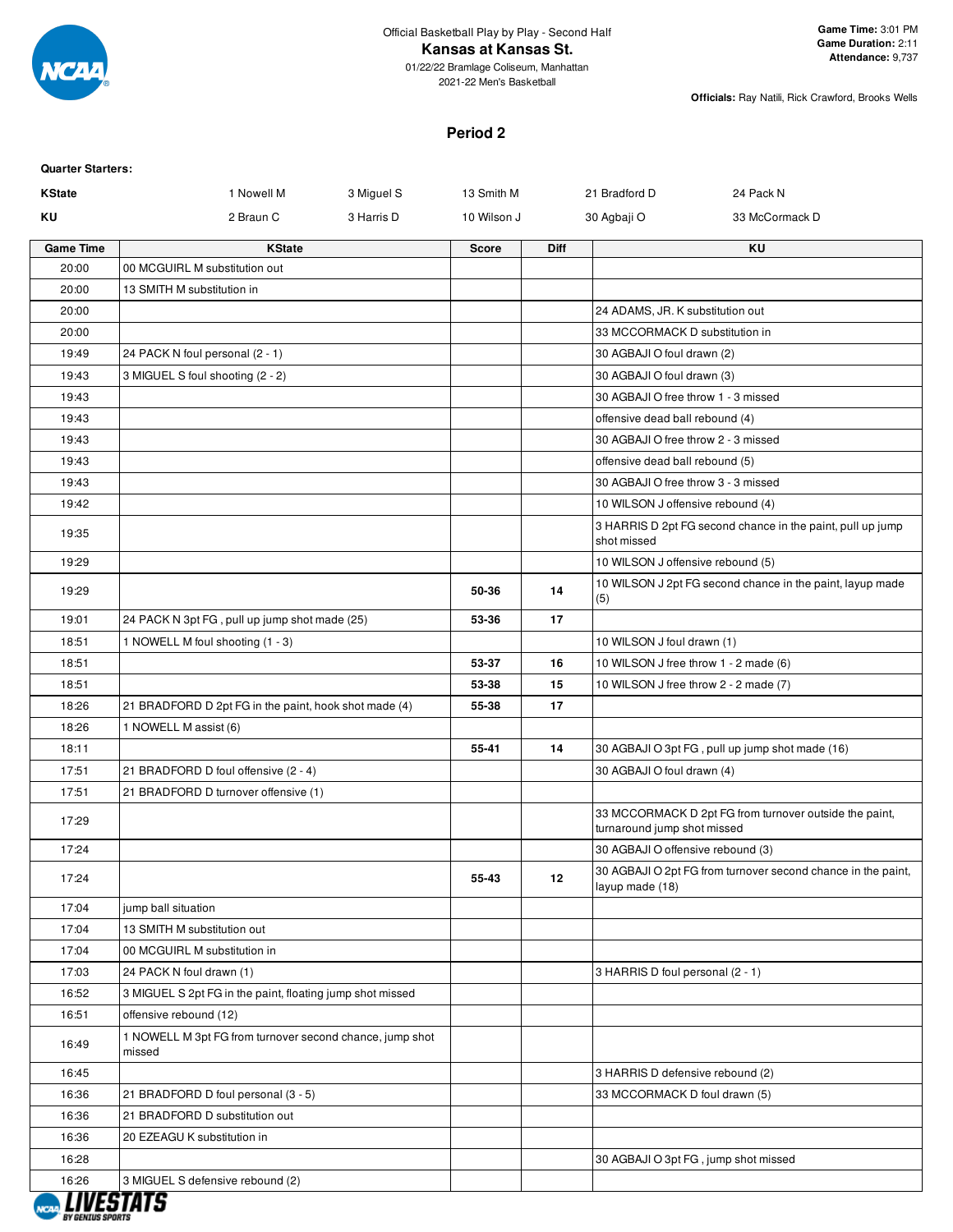

01/22/22 Bramlage Coliseum, Manhattan 2021-22 Men's Basketball

| <b>Game Time</b> | <b>KState</b>                                                                    | <b>Score</b> | Diff           | ΚU                                                               |
|------------------|----------------------------------------------------------------------------------|--------------|----------------|------------------------------------------------------------------|
| 16:17            | 20 EZEAGU K foul drawn (2)                                                       |              |                | 33 MCCORMACK D foul shooting (2 - 2)                             |
| 16:17            | 20 EZEAGU K free throw 1 - 2 missed                                              |              |                |                                                                  |
| 16:17            | offensive dead ball rebound (4)                                                  |              |                |                                                                  |
| 16:17            | 20 EZEAGU K free throw 2 - 2 missed                                              |              |                |                                                                  |
| 16:16            |                                                                                  |              |                | 30 AGBAJI O defensive rebound (4)                                |
| 16:03            |                                                                                  |              |                | 10 WILSON J 3pt FG, jump shot missed                             |
| 15:59            |                                                                                  |              |                | 33 MCCORMACK D offensive rebound (10)                            |
| 15:57            |                                                                                  |              |                | 2 BRAUN C 3pt FG second chance, jump shot missed                 |
| 15:53            |                                                                                  |              |                | 10 WILSON J offensive rebound (6)                                |
| 15:53            |                                                                                  | 55-45        | 10             | 10 WILSON J 2pt FG second chance in the paint, layup made<br>(9) |
| 15:30            | 1 NOWELL M 2pt FG outside the paint, pull up jump shot missed                    |              |                |                                                                  |
| 15:26            |                                                                                  |              |                | 33 MCCORMACK D defensive rebound (11)                            |
| 15:12            |                                                                                  | 55-47        | 8              | 2 BRAUN C 2pt FG in the paint, pull up jump shot made (8)        |
| 15:12            |                                                                                  |              |                | 30 AGBAJI O assist (1)                                           |
| 15:10            | Timeout 30 Sec                                                                   |              |                |                                                                  |
| 15:10            |                                                                                  |              | Timeout media  |                                                                  |
| 14:45            | 24 PACK N 2pt FG outside the paint, pull up jump shot missed                     |              |                |                                                                  |
| 14:43            |                                                                                  |              |                | defensive rebound (27)                                           |
| 14:44            |                                                                                  |              | Timeout media  |                                                                  |
| 14:33            |                                                                                  | 55-49        | 6              | 10 WILSON J 2pt FG in the paint, layup made (11)                 |
| 14:33            |                                                                                  |              |                | 2 BRAUN C assist (4)                                             |
| 14:16            | 3 MIGUEL S foul drawn (2)                                                        |              |                | 10 WILSON J foul shooting (2 - 3)                                |
| 14:16            | 3 MIGUEL S free throw 1 - 2 made (8)                                             | 56-49        | $\overline{7}$ |                                                                  |
| 14:16            | 3 MIGUEL S free throw 2 - 2 made (9)                                             | 57-49        | 8              |                                                                  |
| 14:16            | 3 MIGUEL S substitution out                                                      |              |                |                                                                  |
|                  |                                                                                  |              |                |                                                                  |
| 14:16            | 13 SMITH M substitution in                                                       |              |                |                                                                  |
| 14:05            |                                                                                  |              |                | 3 HARRIS D 2pt FG outside the paint, pull up jump shot missed    |
| 14:02            |                                                                                  |              |                | 33 MCCORMACK D offensive rebound (12)                            |
| 14:02<br>13:43   | jump ball situation                                                              |              |                | 33 MCCORMACK D 2pt FG second chance in the paint, layup          |
|                  |                                                                                  |              |                | missed                                                           |
| 13:38            | 13 SMITH M defensive rebound (2)                                                 |              |                |                                                                  |
| 13:22            |                                                                                  |              |                | 3 HARRIS D substitution out                                      |
| 13:22            |                                                                                  |              |                | 11 MARTIN R substitution in                                      |
| 13:19            | 24 PACK N 2pt FG in the paint, driving layup made (27)                           | 59-49        | 10             |                                                                  |
| 13:19            | 24 PACK N foul drawn (2)                                                         |              |                | 11 MARTIN R foul shooting (1 - 4)                                |
| 13:19            | 24 PACK N free throw 1 - 1 made (28)                                             | 60-49        | 11             |                                                                  |
| 13:07            | 00 MCGUIRL M foul shooting (2 - 6)                                               |              |                | 2 BRAUN C foul drawn (3)                                         |
| 13:07            |                                                                                  |              |                | 2 BRAUN C free throw 1 - 2 missed                                |
| 13:07            |                                                                                  |              |                | offensive dead ball rebound (6)                                  |
| 13:07            |                                                                                  | 60-50        | 10             | 2 BRAUN C free throw 2 - 2 made (9)                              |
| 12:53            | 20 EZEAGU K foul drawn (3)                                                       |              |                | 10 WILSON J foul shooting (3 - 5)                                |
| 12:53            | 20 EZEAGU K free throw 1 - 2 missed                                              |              |                |                                                                  |
| 12:53            | offensive dead ball rebound (5)                                                  |              |                |                                                                  |
| 12:53            | 20 EZEAGU K free throw 2 - 2 missed                                              |              |                |                                                                  |
| 12:50            |                                                                                  |              |                | 33 MCCORMACK D defensive rebound (13)                            |
| 12:23            |                                                                                  |              |                | turnover shot clock (9)                                          |
| 11:57            | 00 MCGUIRL M 2pt FG from turnover outside the paint, pull up<br>jump shot missed |              |                |                                                                  |

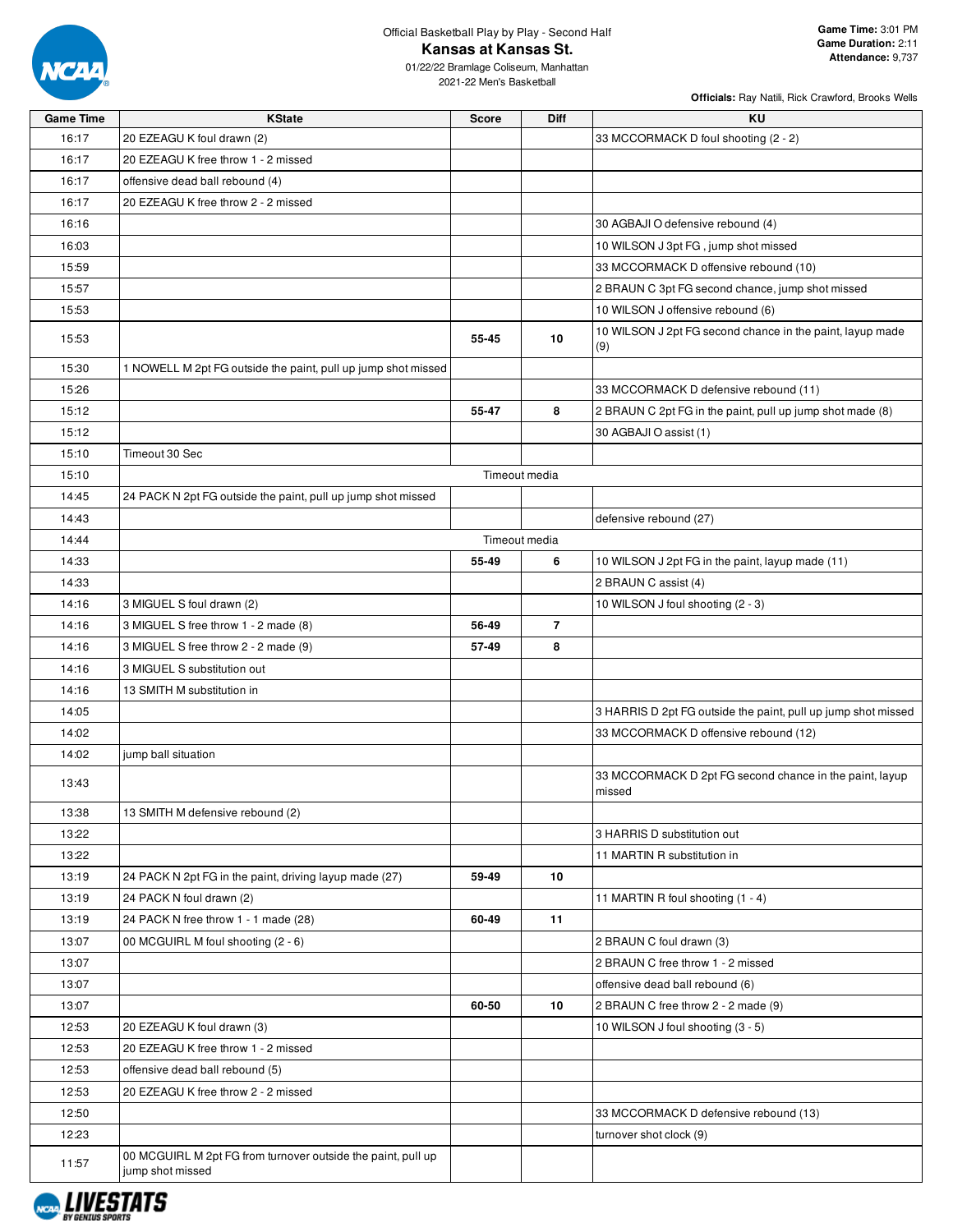

01/22/22 Bramlage Coliseum, Manhattan 2021-22 Men's Basketball

| <b>Game Time</b> | <b>KState</b>                                                         | <b>Score</b> | <b>Diff</b>    | ΚU                                                                     |
|------------------|-----------------------------------------------------------------------|--------------|----------------|------------------------------------------------------------------------|
| 11:55            |                                                                       |              |                | 33 MCCORMACK D defensive rebound (14)                                  |
| 11:47            | 13 SMITH M steal (1)                                                  |              |                | 33 MCCORMACK D turnover lost ball (4)                                  |
| 11:39            | 1 NOWELL M 2pt FG from turnover in the paint, driving layup<br>missed |              |                |                                                                        |
| 11:37            |                                                                       |              |                | 30 AGBAJI O defensive rebound (5)                                      |
| 11:35            |                                                                       | 60-52        | 8              | 10 WILSON J 2pt FG fast break in the paint, driving layup made<br>(13) |
| 11:34            | 13 SMITH M foul shooting (2 - 7)                                      |              |                | 10 WILSON J foul drawn (2)                                             |
| 11:34            |                                                                       |              | Timeout media  |                                                                        |
| 11:34            | 20 EZEAGU K substitution out                                          |              |                |                                                                        |
| 11:34            | 12 LINGUARD, JR. C substitution in                                    |              |                |                                                                        |
| 11:34            |                                                                       |              |                | 30 AGBAJI O substitution out                                           |
| 11:34            |                                                                       |              |                | 33 MCCORMACK D substitution out                                        |
| 11:34            |                                                                       |              |                | 3 HARRIS D substitution in                                             |
| 11:34            |                                                                       |              |                | 44 LIGHTFOOT M substitution in                                         |
| 11:34            |                                                                       | 60-53        | $\overline{7}$ | 10 WILSON J free throw 1 - 1 made (14)                                 |
| 11:21            | 24 PACK N foul drawn (3)                                              |              |                | 44 LIGHTFOOT M foul personal (3 - 6)                                   |
| 11:11            | 13 SMITH M 2pt FG in the paint, driving layup missed                  |              |                |                                                                        |
| 11:11            | 12 LINGUARD, JR. C offensive rebound (1)                              |              |                |                                                                        |
| 11:11            | 12 LINGUARD, JR. C foul drawn (1)                                     |              |                | 2 BRAUN C foul shooting (1 - 7)                                        |
| 11:11            | 12 LINGUARD, JR. C free throw 1 - 2 made (3)                          | 61-53        | 8              |                                                                        |
| 11:11            | 1 NOWELL M substitution out                                           |              |                |                                                                        |
| 11:11            | 22 KASUBKE L substitution in                                          |              |                |                                                                        |
| 11:11            | 12 LINGUARD, JR. C free throw 2 - 2 missed                            |              |                |                                                                        |
| 11:08            |                                                                       |              |                | 11 MARTIN R defensive rebound (1)                                      |
| 11:03            | 00 MCGUIRL M foul personal (3 - 8)                                    |              |                | 11 MARTIN R foul drawn (1)                                             |
| 11:02            |                                                                       |              |                | 11 MARTIN R 1&1 free throw 1 missed                                    |
| 11:00            | 24 PACK N defensive rebound (4)                                       |              |                |                                                                        |
| 10:52            | 24 PACK N 2pt FG outside the paint, step back jump shot<br>missed     |              |                |                                                                        |
| 10:49            |                                                                       |              |                | 44 LIGHTFOOT M defensive rebound (1)                                   |
| 10:29            |                                                                       |              |                | 2 BRAUN C 3pt FG, jump shot missed                                     |
| 10:27            |                                                                       |              |                | 10 WILSON J offensive rebound (7)                                      |
| 10:26            | 13 SMITH M foul personal (3 - 9)                                      |              |                | 10 WILSON J foul drawn (3)                                             |
| 10:26            | 13 SMITH M substitution out                                           |              |                |                                                                        |
| 10:26            | 25 MASSOUD I substitution in                                          |              |                |                                                                        |
| 10:26            |                                                                       |              |                | 10 WILSON J 1&1 free throw 1 missed                                    |
| 10:23            | defensive rebound (17)                                                |              |                |                                                                        |
| 10:23            |                                                                       |              |                | 2 BRAUN C substitution out                                             |
| 10:23            |                                                                       |              |                | 30 AGBAJI O substitution in                                            |
| 10:07            | 24 PACK N foul drawn (4)                                              |              |                | 11 MARTIN R foul personal (2 - 8)                                      |
| 10:07            | 24 PACK N 1&1 free throw 1 made (29)                                  | 62-53        | 9              |                                                                        |
| 10:07            | 24 PACK N 1&1 free throw 2 made (30)                                  | 63-53        | 10             |                                                                        |
| 09:47            |                                                                       | 63-55        | 8              | 44 LIGHTFOOT M 2pt FG in the paint, layup made (2)                     |
| 09:47            |                                                                       |              |                | 30 AGBAJI O assist (2)                                                 |
| 09:34            | 24 PACK N foul offensive (3 - 10)                                     |              |                | 44 LIGHTFOOT M foul drawn (1)                                          |
| 09:34            | 24 PACK N turnover offensive (1)                                      |              |                |                                                                        |
| 09:34            | 12 LINGUARD, JR. C substitution out                                   |              |                |                                                                        |
| 09:34            | 21 BRADFORD D substitution in                                         |              |                |                                                                        |

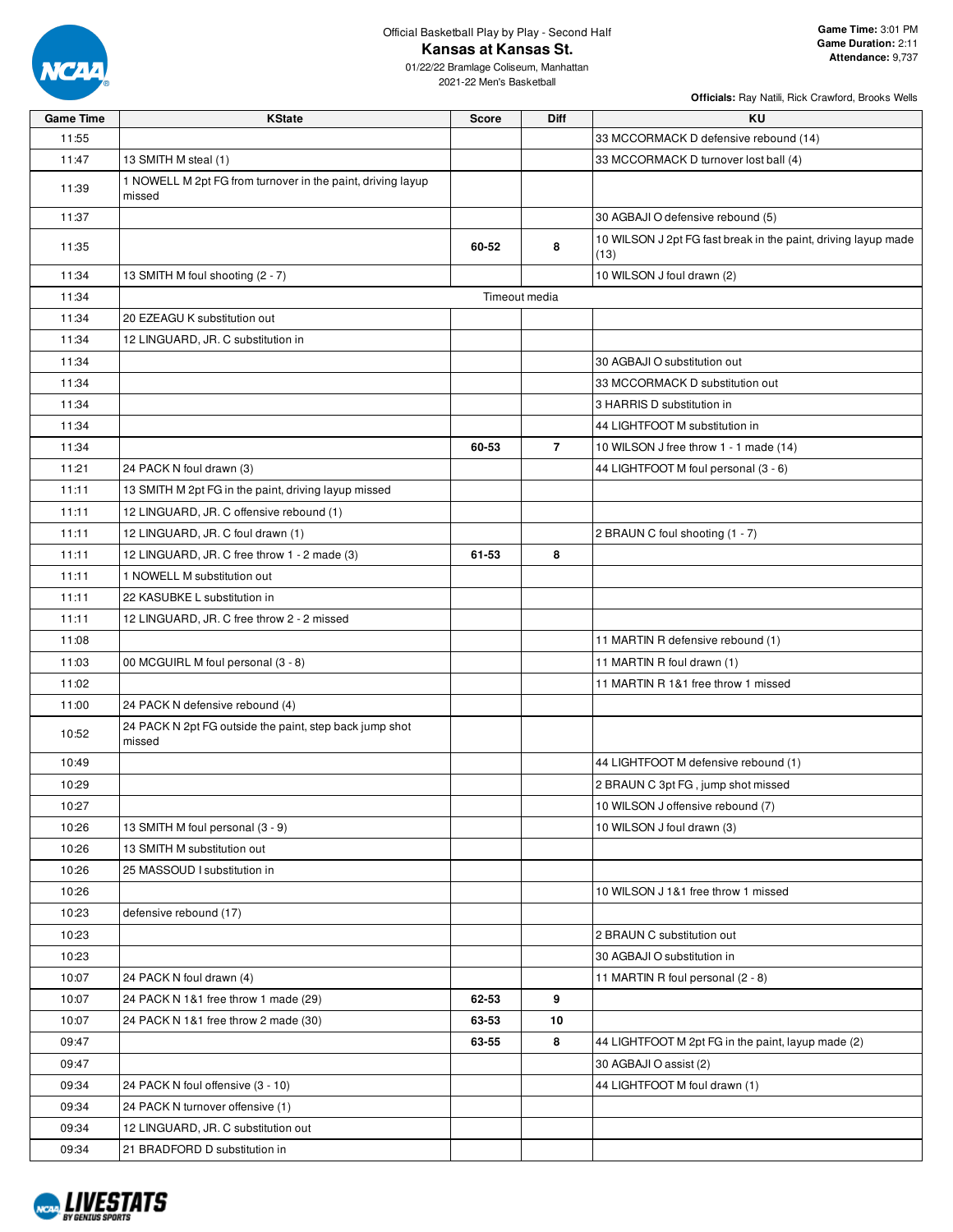

01/22/22 Bramlage Coliseum, Manhattan 2021-22 Men's Basketball

| <b>Game Time</b> | <b>KState</b>                                                              | <b>Score</b> | Diff         | <b>KU</b>                                                                         |
|------------------|----------------------------------------------------------------------------|--------------|--------------|-----------------------------------------------------------------------------------|
| 09:15            |                                                                            |              |              | 11 MARTIN R 2pt FG from turnover outside the paint, step back<br>jump shot missed |
| 09:12            |                                                                            |              |              | 3 HARRIS D offensive rebound (3)                                                  |
| 09:13            |                                                                            | 63-57        | 6            | 3 HARRIS D 2pt FG from turnover second chance in the paint,<br>layup made (7)     |
| 09:13            | 00 MCGUIRL M substitution out                                              |              |              |                                                                                   |
| 09:13            | 24 PACK N substitution out                                                 |              |              |                                                                                   |
| 09:13            | 1 NOWELL M substitution in                                                 |              |              |                                                                                   |
| 09:13            | 3 MIGUEL S substitution in                                                 |              |              |                                                                                   |
| 09:00            | 25 MASSOUD I 3pt FG, jump shot missed                                      |              |              |                                                                                   |
| 08:57            |                                                                            |              |              | 30 AGBAJI O defensive rebound (6)                                                 |
| 08:50            |                                                                            | 63-59        | 4            | 11 MARTIN R 2pt FG in the paint, driving layup made (2)                           |
| 08:26            | 3 MIGUEL S 2pt FG in the paint, driving layup made (11)                    | 65-59        | 6            |                                                                                   |
| 08:09            |                                                                            | 65-61        | 4            | 30 AGBAJI O 2pt FG in the paint, driving layup made (20)                          |
| 07:49            | 21 BRADFORD D turnover lost ball (2)                                       |              |              | 3 HARRIS D steal (1)                                                              |
| 07:42            |                                                                            |              |              | 11 MARTIN R 3pt FG from turnover, jump shot missed                                |
| 07:39            |                                                                            |              |              | 44 LIGHTFOOT M offensive rebound (2)                                              |
| 07:37            |                                                                            |              |              | 30 AGBAJI O 3pt FG from turnover second chance, jump shot<br>missed               |
| 07:34            |                                                                            |              |              | 44 LIGHTFOOT M offensive rebound (3)                                              |
| 07:33            |                                                                            |              |              | 11 MARTIN R 3pt FG from turnover second chance, jump shot<br>missed               |
| 07:30            | 1 NOWELL M defensive rebound (2)                                           |              |              |                                                                                   |
| 07:07            | 3 MIGUEL S 2pt FG outside the paint, pull up jump shot blocked             |              |              |                                                                                   |
| 07:07            |                                                                            |              |              | 30 AGBAJI O block (2)                                                             |
| 07:03            |                                                                            |              |              | 3 HARRIS D defensive rebound (4)                                                  |
| 06:53            |                                                                            |              |              | 11 MARTIN R 2pt FG outside the paint, pull up jump shot<br>missed                 |
| 06:51            |                                                                            |              |              | offensive dead ball rebound (7)                                                   |
| 06:51            | 1 NOWELL M foul personal (2 - 11)                                          |              |              | 10 WILSON J foul drawn (4)                                                        |
| 06:51            | 22 KASUBKE L substitution out                                              |              |              |                                                                                   |
| 06:51            | 25 MASSOUD I substitution out                                              |              |              |                                                                                   |
| 06:51            | 13 SMITH M substitution in                                                 |              |              |                                                                                   |
| 06:51            | 24 PACK N substitution in                                                  |              |              |                                                                                   |
| 06:51            |                                                                            |              |              | 44 LIGHTFOOT M substitution out                                                   |
| 06:51            |                                                                            |              |              | 33 MCCORMACK D substitution in                                                    |
| 06:51            |                                                                            | 65-62        | 3            | 10 WILSON J free throw 1 - 2 made (15)                                            |
| 06:51            |                                                                            | 65-63        | $\mathbf{2}$ | 10 WILSON J free throw 2 - 2 made (16)                                            |
| 06:51            |                                                                            |              |              | 10 WILSON J substitution out                                                      |
| 06:51            |                                                                            |              |              | 2 BRAUN C substitution in                                                         |
| 06:24            | 1 NOWELL M 3pt FG, jump shot missed                                        |              |              |                                                                                   |
| 06:20            | offensive rebound (19)                                                     |              |              |                                                                                   |
| 06:17            | 24 PACK N 3pt FG second chance, pull up jump shot made (33)                | 68-63        | 5            |                                                                                   |
| 06:17            | 21 BRADFORD D assist (2)                                                   |              |              |                                                                                   |
| 05:54            |                                                                            | 68-65        | 3            | 2 BRAUN C 2pt FG in the paint, layup made (11)                                    |
| 05:54            |                                                                            |              |              | 3 HARRIS D assist (2)                                                             |
| 05:28            | 24 PACK N 3pt FG, pull up jump shot missed                                 |              |              |                                                                                   |
| 05:22            | 3 MIGUEL S offensive rebound (3)                                           |              |              |                                                                                   |
| 05:10            | 1 NOWELL M 2pt FG second chance in the paint, driving layup<br>made $(13)$ | 70-65        | 5            |                                                                                   |
| 04:54            |                                                                            |              |              | 11 MARTIN R 3pt FG, jump shot missed                                              |

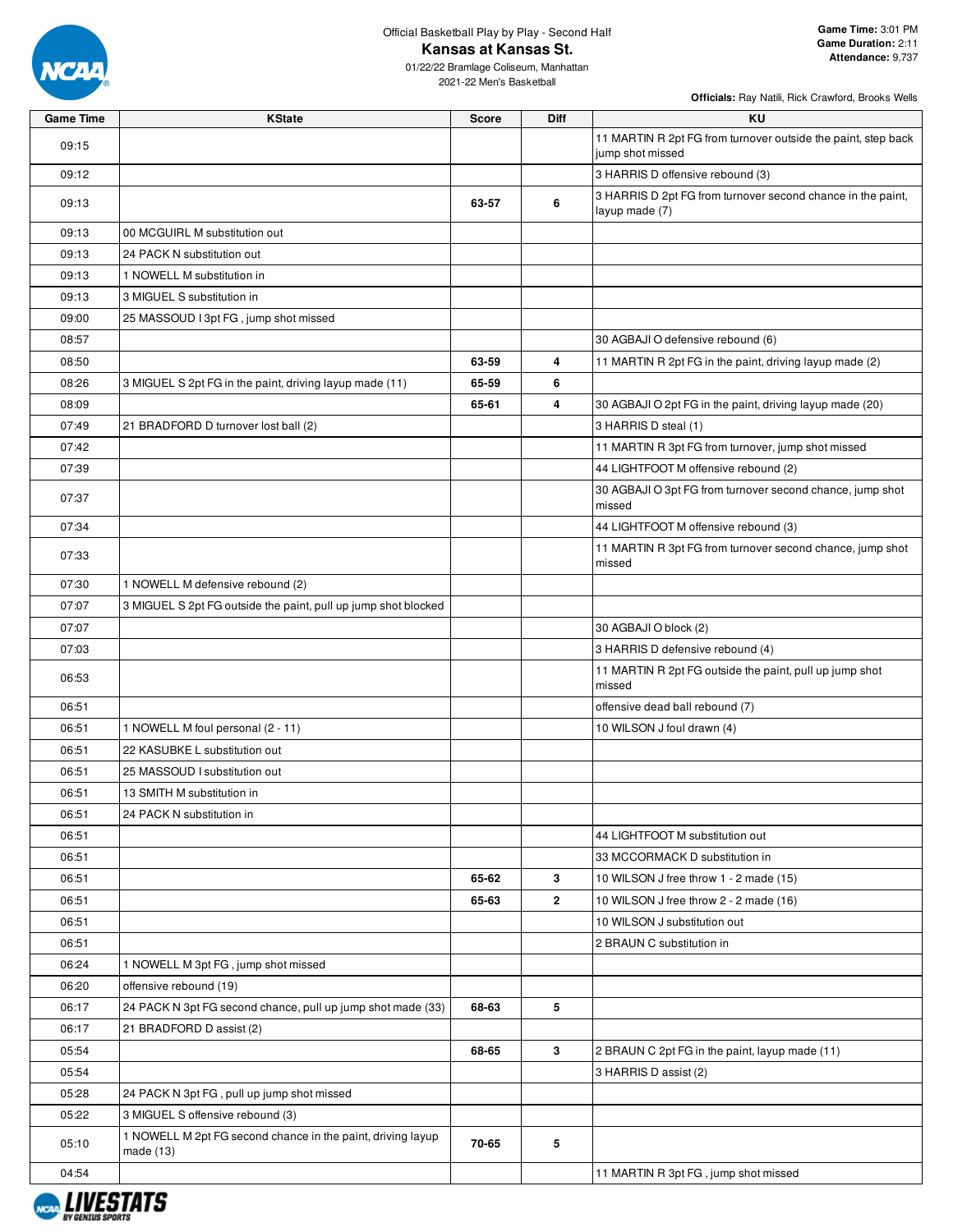

01/22/22 Bramlage Coliseum, Manhattan 2021-22 Men's Basketball

| <b>Game Time</b> | <b>KState</b>                                                         | <b>Score</b> | <b>Diff</b>             | ΚU                                                        |
|------------------|-----------------------------------------------------------------------|--------------|-------------------------|-----------------------------------------------------------|
| 04:50            | 13 SMITH M defensive rebound (3)                                      |              |                         |                                                           |
| 04:49            | 13 SMITH M turnover lost ball (1)                                     |              |                         |                                                           |
| 04:49            |                                                                       |              |                         | 11 MARTIN R substitution out                              |
| 04:49            |                                                                       |              |                         | 10 WILSON J substitution in                               |
| 04:35            | 3 MIGUEL S foul personal (3 - 12)                                     |              |                         | 30 AGBAJI O foul drawn (5)                                |
| 04:35            |                                                                       | 70-66        | 4                       | 30 AGBAJI O free throw 1 - 2 made (21)                    |
| 04:35            |                                                                       | 70-67        | 3                       | 30 AGBAJI O free throw 2 - 2 made (22)                    |
| 04:21            | 1 NOWELL M 3pt FG, pull up jump shot made (16)                        | 73-67        | 6                       |                                                           |
| 04:11            | 24 PACK N steal (3)                                                   |              |                         | 2 BRAUN C turnover lost ball (3)                          |
| 03:48            | 1 NOWELL M 2pt FG from turnover in the paint, driving layup<br>missed |              |                         |                                                           |
| 03:45            |                                                                       |              |                         | 10 WILSON J defensive rebound (8)                         |
| 03:39            |                                                                       | 73-69        | 4                       | 33 MCCORMACK D 2pt FG in the paint, dunk, made (9)        |
| 03:39            |                                                                       |              |                         | 2 BRAUN C assist (5)                                      |
| 03:07            | 24 PACK N 2pt FG in the paint, floating jump shot made (35)           | 75-69        | 6                       |                                                           |
| 02:59            | 21 BRADFORD D foul shooting (4 - 13)                                  |              |                         | 30 AGBAJI O foul drawn (6)                                |
| 02:59            |                                                                       |              | Timeout media           |                                                           |
| 02:59            |                                                                       |              |                         | 30 AGBAJI O free throw 1 - 2 missed                       |
| 02:59            |                                                                       |              |                         | offensive dead ball rebound (8)                           |
| 02:59            |                                                                       | 75-70        | 5                       | 30 AGBAJI O free throw 2 - 2 made (23)                    |
| 02:29            | 3 MIGUEL S 3pt FG, pull up jump shot missed                           |              |                         |                                                           |
| 02:26            |                                                                       |              |                         | 10 WILSON J defensive rebound (9)                         |
| 02:17            |                                                                       |              |                         | 33 MCCORMACK D 2pt FG outside the paint, jump shot missed |
| 02:14            | 13 SMITH M defensive rebound (4)                                      |              |                         |                                                           |
| 01:54            | 3 MIGUEL S 3pt FG, jump shot missed                                   |              |                         |                                                           |
| 01:49            |                                                                       |              |                         | 10 WILSON J defensive rebound (10)                        |
| 01:38            | 21 BRADFORD D foul personal (5 - 14)                                  |              |                         | 33 MCCORMACK D foul drawn (6)                             |
| 01:38            | 21 BRADFORD D substitution out                                        |              |                         |                                                           |
| 01:38            | 20 EZEAGU K substitution in                                           |              |                         |                                                           |
| 01:38            |                                                                       | 75-71        | $\overline{\mathbf{4}}$ | 33 MCCORMACK D free throw 1 - 2 made (10)                 |
| 01:38            |                                                                       | 75-72        | 3                       | 33 MCCORMACK D free throw 2 - 2 made (11)                 |
| 01:12            | 13 SMITH M 3pt FG, jump shot missed                                   |              |                         |                                                           |
| 01:07            |                                                                       |              |                         | 33 MCCORMACK D defensive rebound (15)                     |
| 00:55            | 3 MIGUEL S foul shooting (4 - 15)                                     |              |                         | 30 AGBAJI O foul drawn (7)                                |
| 00:55            |                                                                       | 75-73        | $\mathbf{2}$            | 30 AGBAJI O free throw 1 - 2 made (24)                    |
| 00:55            |                                                                       | 75-74        | $\mathbf{1}$            | 30 AGBAJI O free throw 2 - 2 made (25)                    |
| 00:55            | 20 EZEAGU K substitution out                                          |              |                         |                                                           |
| 00:55            | 25 MASSOUD I substitution in                                          |              |                         |                                                           |
| 00:38            | Timeout 60 Sec                                                        |              |                         |                                                           |
| 00:38            | 25 MASSOUD I substitution out                                         |              |                         |                                                           |
| 00:38            | 00 MCGUIRL M substitution in                                          |              |                         |                                                           |
| 00:32            | 1 NOWELL M 2pt FG in the paint, driving layup blocked                 |              |                         |                                                           |
| 00:32            |                                                                       |              |                         | 2 BRAUN C block (1)                                       |
| 00:32            | offensive rebound (23)                                                |              |                         |                                                           |
| 00:28            | 1 NOWELL M 3pt FG second chance, jump shot missed                     |              |                         |                                                           |
| 00:24            |                                                                       |              |                         | 3 HARRIS D defensive rebound (5)                          |
| 00:08            |                                                                       | 75-76        | $-1$                    | 30 AGBAJI O 2pt FG in the paint, driving layup made (27)  |
| 00:08            |                                                                       |              |                         | 33 MCCORMACK D assist (1)                                 |
| 00:05            | 24 PACK N 3pt FG, pull up jump shot missed                            |              |                         |                                                           |
|                  |                                                                       |              |                         |                                                           |

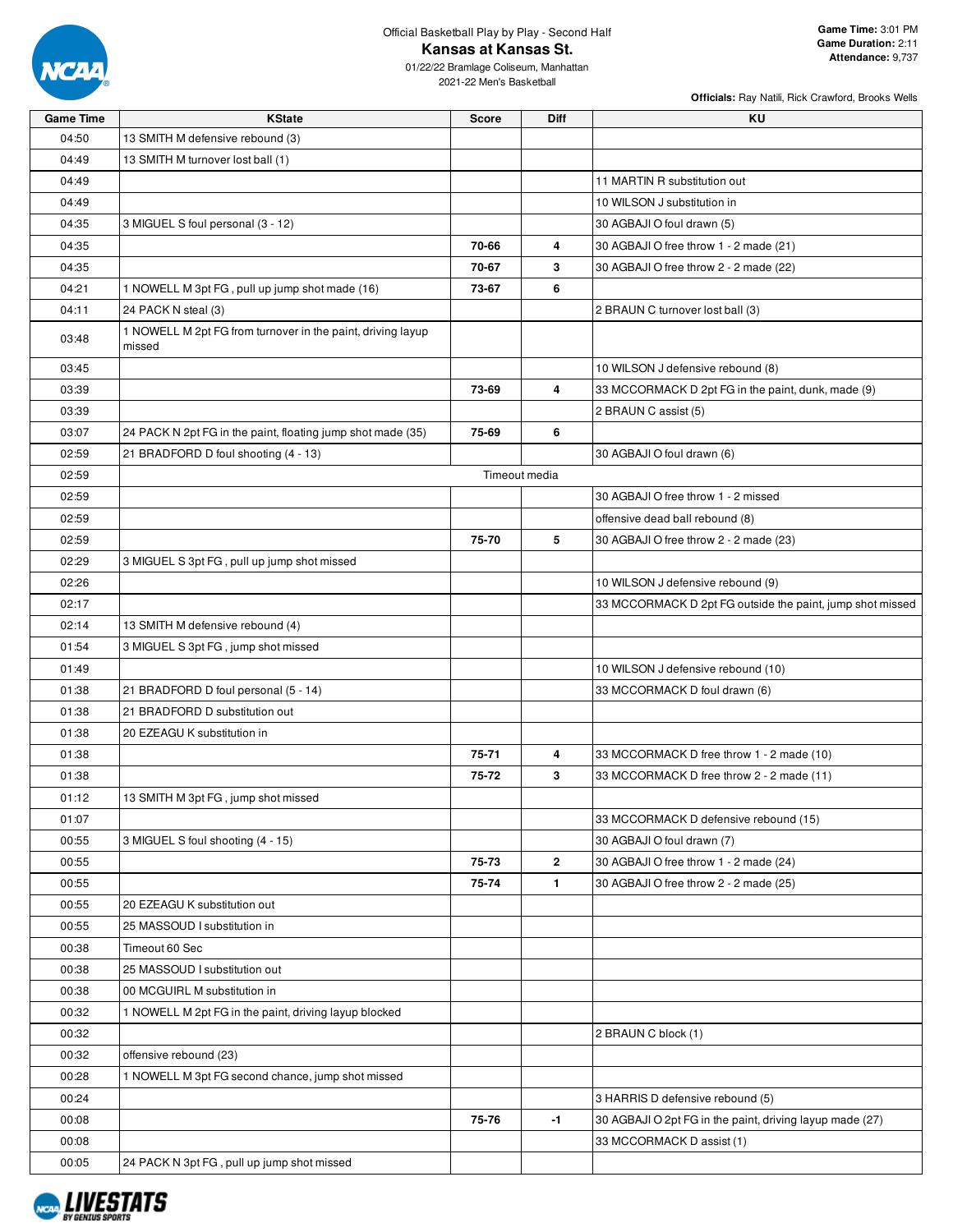

Official Basketball Play by Play - Second Half

**Kansas at Kansas St.**

01/22/22 Bramlage Coliseum, Manhattan 2021-22 Men's Basketball

| <b>Game Time</b> | <b>KState</b>                     | <b>Score</b>       | <b>Diff</b> | KU                                     |
|------------------|-----------------------------------|--------------------|-------------|----------------------------------------|
| 00:02            |                                   |                    |             | 30 AGBAJI O defensive rebound (7)      |
| 00:01            | 1 NOWELL M foul personal (3 - 16) |                    |             | 30 AGBAJI O foul drawn (8)             |
| 00:01            |                                   | $75 - 77$          | $-2$        | 30 AGBAJI O free throw 1 - 2 made (28) |
| 00:01            | Timeout 30 Sec                    |                    |             |                                        |
| 00:01            |                                   | 75-78              | -3          | 30 AGBAJI O free throw 2 - 2 made (29) |
|                  |                                   | <b>END OF GAME</b> |             |                                        |
|                  |                                   | KState 75-78 KU    |             |                                        |
|                  |                                   |                    |             |                                        |

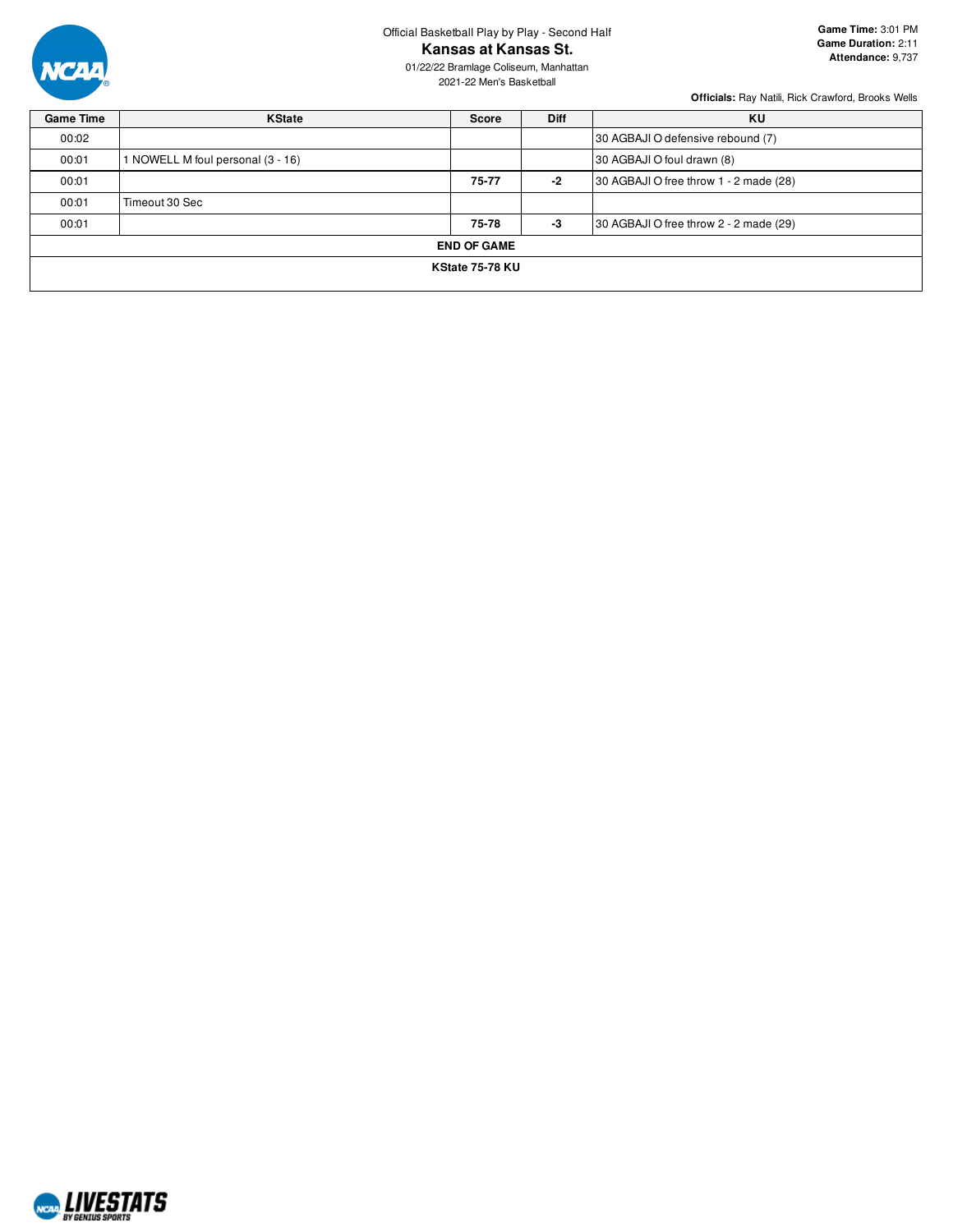

**Kansas - 44**

2021-22 Men's Basketball

**Game Time:** 3:01 PM **Game Duration:** 2:11 **Attendance:** 9,737

**Officials:** Ray Natili, Rick Crawford, Brooks Wells

|               |                       |       | FG        | 3P      | <b>FT</b> |                |           | <b>Rebounds</b> |    | <b>Fouls</b>   | <b>TP</b> |                | AS TO ST |   |           | <b>Blocks</b> | $+/-$ |
|---------------|-----------------------|-------|-----------|---------|-----------|----------------|-----------|-----------------|----|----------------|-----------|----------------|----------|---|-----------|---------------|-------|
|               | NO. Name              | Min   | M-A       | M-A     | M-A       | <b>OR</b>      | <b>DR</b> | <b>TOT</b>      | PF | <b>FD</b>      |           |                |          |   | <b>BS</b> | BA            |       |
| 10            | Jalen Wilson<br>F     | 17:58 | $4 - 5$   | $0 - 1$ | $5-6$     | 4              | 3         |                 | 2  | 4              | 13        | $\Omega$       | $\Omega$ | 0 | $\Omega$  | 0             | 22    |
| 33            | David McCormack<br>F. | 15:17 | $1 - 4$   | $0-0$   | $2 - 2$   | $\overline{2}$ | 4         | 6               |    | $\overline{2}$ | 4         |                |          | 0 | 0         | $\Omega$      | 15    |
| 2             | Christian Braun<br>G  | 16:28 | $2 - 4$   | $0 - 2$ | $1-2$     | $\Omega$       | $\Omega$  | $\Omega$        |    |                | 5         | $\overline{c}$ |          | 0 |           | $\Omega$      | 13    |
| 3             | Dajuan Harris<br>G    | 18:12 | $1-3$     | $0-0$   | $0 - 0$   |                | 3         | 4               |    | $\Omega$       | 2         |                | $\Omega$ |   | 0         | $\Omega$      | 19    |
| 30            | Ochai Agbaji<br>G     | 18:49 | 4-6       | $1-3$   | $7 - 11$  |                | 4         | 5               | 0  | 7              | 16        | 2              | 0        | 0 |           | 0             | 19    |
| 24            | KJ Adams, Jr.         | 00:00 | $0 - 0$   | $0 - 0$ | $0 - 0$   | $\Omega$       | $\Omega$  | $\Omega$        | 0  | $\Omega$       |           | 0              | 0        | 0 | 0         | $\Omega$      | 0     |
| 11            | Remy Martin           | 08:33 | 1-6       | $0 - 3$ | $0 - 1$   | $\Omega$       |           |                 | 2  |                | 2         | 0              | 0        | 0 | 0         | 0             | 3     |
| 44            | Mitch Lightfoot       | 04:43 | 1-1       | $0-0$   | $0-0$     | 2              |           | 3               |    |                | 2         | 0              | 0        | 0 | 0         | 0             | 4     |
| Team          |                       |       |           |         |           | 0              |           |                 |    |                | $\Omega$  |                |          |   |           |               |       |
| <b>Totals</b> |                       |       | $14 - 29$ | $1-9$   | $15 - 22$ | 10             | 17        | 27              | 8  | 16             | 44        | 6              | 3        |   | 2         | 0             | 19    |

| <b>Shooting By Period</b> |       |       |  |  |  |  |  |  |
|---------------------------|-------|-------|--|--|--|--|--|--|
| ond FG%                   | 14-29 | 48.3% |  |  |  |  |  |  |
| 3PT%                      | $1-9$ | 11.1% |  |  |  |  |  |  |
| FT%                       | 15-22 | 68.2% |  |  |  |  |  |  |
| <b>GM FG%</b>             | 14-29 | 48.3% |  |  |  |  |  |  |
| 3PT%                      | $1-9$ | 11.1% |  |  |  |  |  |  |
| FT%                       | 15-22 | 68.2% |  |  |  |  |  |  |

Dead Ball Rebounds: 5, 0

# **Kansas St. - 25**

**Technical Fouls:**:NONE

|               |                             |            | FG       | 3P       | FΤ<br><b>Fouls</b><br><b>Rebounds</b> |          | <b>TP</b> | <b>AS</b>   | ΤO             | <b>ST</b> |          | <b>Blocks</b>  |   |                |             |                |       |
|---------------|-----------------------------|------------|----------|----------|---------------------------------------|----------|-----------|-------------|----------------|-----------|----------|----------------|---|----------------|-------------|----------------|-------|
|               | NO. Name                    | <b>Min</b> | M-A      | M-A      | M-A                                   | 0R       | <b>DR</b> | <b>TOT</b>  | <b>PF</b>      | <b>FD</b> |          |                |   |                | <b>BS</b>   | <b>BA</b>      | $+/-$ |
| 3             | Selton Miguel               | F<br>14:57 | -5       | $0 - 2$  | $2 - 2$                               |          |           | 2           | 3              |           | 4        | 0              | 0 | 0              | 0           |                | $-17$ |
| 21            | Davion Bradford<br>C        | 11:20      | 1-1      | $0 - 0$  | $0 - 0$                               | 0        | 0         | $\Omega$    | 4              | $\Omega$  | 2        |                | 2 | 0              | 0           | $\Omega$       | $-7$  |
|               | <b>Markquis Nowell</b><br>G | 18:02      | $2 - 9$  | 1-4      | $0 - 0$                               | $\Omega$ |           |             | 3              | 0         | 5        |                | 0 | 0              | 0           |                | -17   |
| 13            | Mark Smith<br>G             | 13:37      | $0 - 2$  | $0 - 1$  | $0 - 0$                               | $\Omega$ | 3         | 3           | 2              | $\Omega$  | 0        | 0              |   |                | $\Omega$    | $\Omega$       | -11   |
| 24            | Nijel Pack<br>G             | 17:38      | $4 - 8$  | $2 - 4$  | $3-3$                                 | $\Omega$ |           |             | $\overline{2}$ | 4         | 13       | 0              |   |                | 0           | 0              | -17   |
| 00            | Mike McGuirl                | 08:29      | $0 - 1$  | $0 - 0$  | $0 - 0$                               | $\Omega$ | $\Omega$  | $\mathbf 0$ | $\overline{2}$ | 0         | 0        | 0              | 0 | $\Omega$       | $\Omega$    | 0              | $-10$ |
| 20            | Kaosi Ezeagu                | 05:45      | $0-0$    | $0-0$    | $0 - 4$                               | $\Omega$ | $\Omega$  | 0           | 0              | 2         | 0        | 0              | 0 | $\mathbf 0$    | 0           | 0              | -8    |
| 12            | Carlton Linguard, Jr.       | 02:00      | $0-0$    | $0 - 0$  | $1-2$                                 |          | $\Omega$  | 1           | $\Omega$       |           |          | 0              | 0 | $\Omega$       | $\Omega$    | $\Omega$       |       |
| 22            | Luke Kasubke                | 04:20      | $0 - 0$  | $0-0$    | $0 - 0$                               | $\Omega$ | $\Omega$  | 0           | 0              | 0         | 0        | 0              | 0 | 0              | 0           | 0              | -4    |
| 25            | Ismael Massoud              | 03:52      | $0 - 1$  | $0 - 1$  | $0 - 0$                               | $\Omega$ | $\Omega$  | 0           | $\Omega$       | $\Omega$  | $\Omega$ | 0              | 0 | 0              | 0           | $\Omega$       | $-4$  |
|               | Team                        |            |          |          |                                       |          |           | 4           |                |           | 0        |                | 0 |                |             |                |       |
| <b>Totals</b> |                             |            | $8 - 27$ | $3 - 12$ | $6 - 11$                              | 5        |           | 12          | 16             | 8         | 25       | $\overline{2}$ | 4 | $\overline{2}$ | $\mathbf 0$ | $\overline{2}$ | $-19$ |
|               | Technical Fouls::NONE       |            |          |          |                                       |          |           |             |                |           |          |                |   |                |             |                |       |

| <b>Shooting By Period</b> |          |       |  |  |  |  |  |  |  |  |  |  |  |
|---------------------------|----------|-------|--|--|--|--|--|--|--|--|--|--|--|
| 2 <sup>nd</sup> FG%       | $8-27$   | 29.6% |  |  |  |  |  |  |  |  |  |  |  |
| 3PT%                      | $3 - 12$ | 25.0% |  |  |  |  |  |  |  |  |  |  |  |
| FT%                       | $6 - 11$ | 54.5% |  |  |  |  |  |  |  |  |  |  |  |
| GM FG%                    | $8-27$   | 29.6% |  |  |  |  |  |  |  |  |  |  |  |
| 3PT%                      | $3 - 12$ | 25.0% |  |  |  |  |  |  |  |  |  |  |  |
| FT%                       | $6 - 11$ | 54.5% |  |  |  |  |  |  |  |  |  |  |  |

Dead Ball Rebounds: 2, 0

|                                                                       | ΚU    | <b>KState</b>                        |                       |    |        |                                 |     |     |     |
|-----------------------------------------------------------------------|-------|--------------------------------------|-----------------------|----|--------|---------------------------------|-----|-----|-----|
|                                                                       |       |                                      | <b>Points from</b>    | KU | KState | <b>Period by Period Scoring</b> |     |     |     |
| <b>Biggest lead</b>                                                   |       | $3(2^{nd} 0.01)$ 17 $(2^{nd} 19.01)$ | <b>Turnovers</b>      | 6  |        |                                 | 1st | 2nd | TOT |
| <b>Best Scoring Run</b> $ 11(2^{nd} 14:33) $ 5(2 <sup>nd</sup> 13:19) |       |                                      | Paint                 | 26 | 10     |                                 |     |     |     |
| <b>Lead Changes</b>                                                   |       |                                      | <b>Second Chancel</b> | 10 | 6      | ΚU                              | 34  | 44  | 78  |
| <b>Times Tied</b>                                                     |       |                                      | <b>Fast Breaks</b>    | っ  | 0      | <b>KState</b>                   |     | 25  |     |
| Time with Lead                                                        | 00:09 | 19:34                                | <b>Bench</b>          | 4  |        |                                 | 50  |     | 75  |

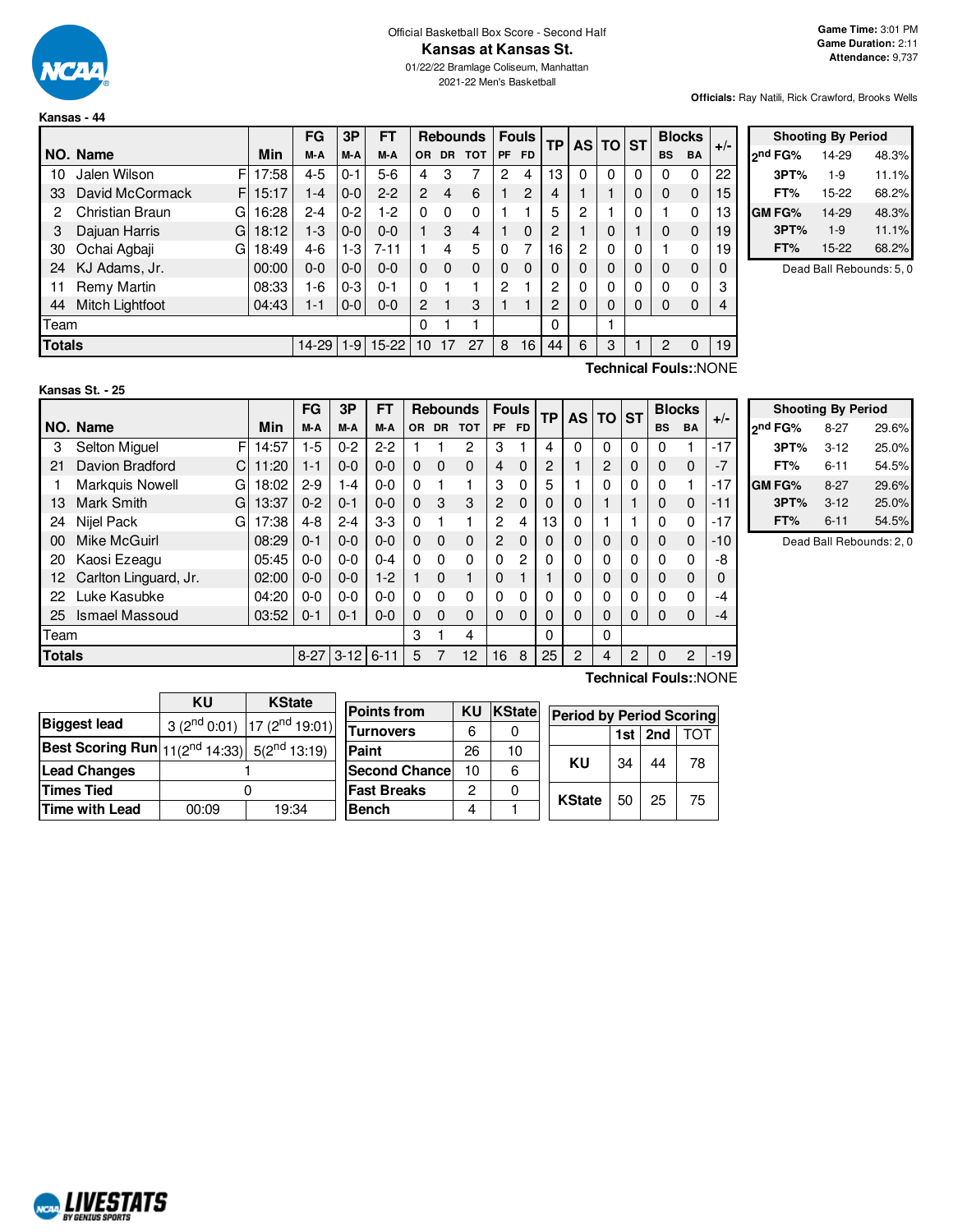

**Officials:** Ray Natili, Rick Crawford, Brooks Wells

{ Players => 00, 1, 2, 3, 4, 12, 13, 14, 15, 20, 21, 22, 23, 24, 25, 33; } FG Types => All; Results => All;



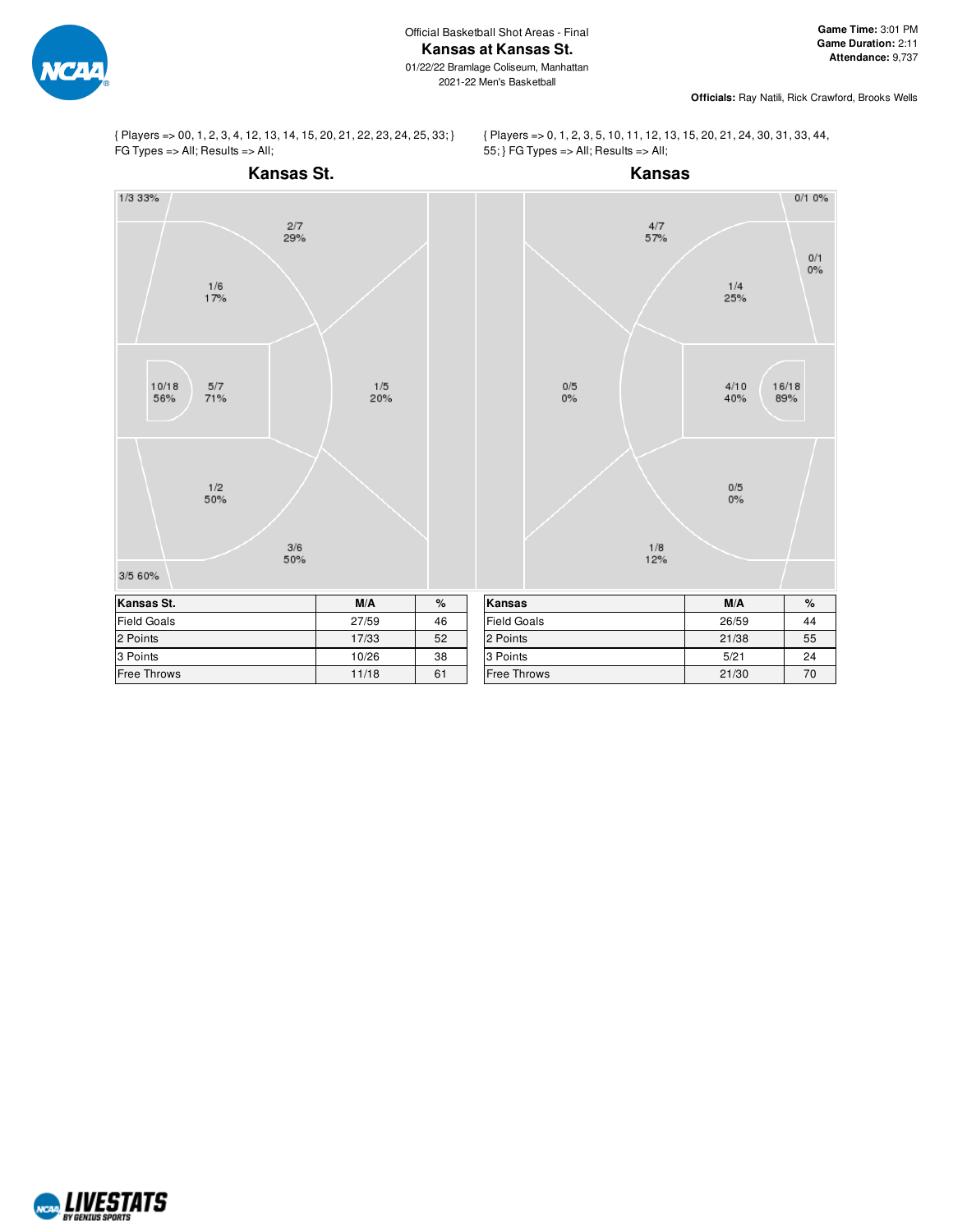

**Kansas**

2021-22 Men's Basketball

**Officials:** Ray Natili, Rick Crawford, Brooks Wells

#### **No Name Mins Score Points Diff Points per Min Assists Rebounds Steals Turnovers On Off On Off On Off On Off On Off On Off On Off On Off** 2 Christian Braun | 35:56 | 04:04 | 68 - 67 | 10 - 8 | 1 | 2 | 1.89 | 2.46 | 13 | 1 | 40 | 5 | 1 | 1 | 10 | 1 3 Dajuan Harris 32:52 07:08 64 - 56 14 - 19 8 -5 1.95 1.96 12 2 39 6 2 0 7 4 10 | Jalen Wilson | 30:47 | 09:13 | 62 - 50 | 16 - 25 | 12 | -9 | 2.01 | 1.74 | 10 | 4 | 40 | 5 | 2 | 0 | 10 | 1 11 Remy Martin 20:28 | 19:32 | 41 - 47 | 37 - 28 | -6 | 9 | 2.00 | 1.89 | 8 | 6 | 19 | 26 | 2 | 0 | 5 | 6 24 | KJ Adams, Jr. | 06:02 | 33:58 | 5 - 13 | 73 - 62 | -8 | 11 | 0.83 | 2.15 | 0 | 14 | 4 | 41 | 0 | 2 | 3 | 8 30 | Ochai Agbaji | 35:56 | 04:04 | 72 - 69 | 6 - 6 | 3 | 0 | 2.00 | 1.48 | 13 | 1 | 39 | 6 | 1 | 1 | 10 | 1 33 David McCormack 26:26 | 13:34 | 55 - 52 | 23 - 23 | 3 | 0 | 2.08 | 1.70 | 10 | 4 | 30 | 15 | 1 | 1 | 8 | 3 44 | Mitch Lightfoot | 07:32 | 32:28 | 18 - 10 | 60 - 65 | 8 | -5 | 2.39 | 1.85 | 4 | 10 | 11 | 34 | 1 | 1 | 0 | 11 55 | Jalen Coleman-Lands | 04:01 | 35:59 | 5 - 11 | 73 - 64 | -6 | 9 | 1.24 | 2.03 | 0 | 14 | 3 | 42 | 0 | 2 | 2 | 9

#### **Kansas St.**

| <b>No</b> | Name                   |       | <b>Mins</b> |           | <b>Points Diff</b><br><b>Score</b> |      |      | Points per Min |      |              | <b>Assists</b> |    | <b>Rebounds</b> |                | <b>Steals</b>  |    | Turnovers |
|-----------|------------------------|-------|-------------|-----------|------------------------------------|------|------|----------------|------|--------------|----------------|----|-----------------|----------------|----------------|----|-----------|
|           |                        | On    | Off         | On        | Off                                | On   | Off  | On             | Off  | On           | Off            | On | Off             | On             | Off            | On | Off       |
| 00        | Mike McGuirl           | 18:50 | 21:10       | $36 - 39$ | $39 - 39$                          | -3   | 0    | 1.91           | .84  |              | 5              | 12 |                 | З              | 5              |    |           |
|           | <b>Markguis Nowell</b> | 34:01 | 05:59       | $62 - 68$ | $13 - 10$                          | $-6$ | 3    | 1.82           | 2.17 | 11           |                | 17 | 6               | 6              | $\overline{c}$ | 5  |           |
| 3         | Selton Miquel          | 26:13 | 3:47        | $43 - 49$ | $32 - 29$                          | -6   | 3    | 1.64           | 2.32 | 5            |                | 16 |                 | 5              | 3              |    | 2         |
| 12        | Carlton Linguard, Jr.  | 05:53 | 34:07       | $20 - 16$ | $55 - 62$                          | 4    | $-7$ | 3.40           | 1.61 | 4            | 8              | 5  | 18              |                |                |    | 5         |
| 13        | Mark Smith             | 29:16 | 10:44       | $56 - 55$ | $19 - 23$                          |      | $-4$ | 1.91           | 1.77 | 9            | 3              | 16 |                 | 8              |                |    | 2         |
| 20        | Kaosi Ezeagu           | 09:03 | 30:57       | $11 - 17$ | $64 - 61$                          | $-6$ | 3    | 1.22           | 2.07 | $\mathbf{0}$ | 12             | 4  | 19              |                | ⇁              |    | 5         |
| 21        | Davion Bradford        | 24:09 | 15:51       | $44 - 41$ | $31 - 37$                          | 3    | $-6$ | 1.82           | l.96 | 8            | 4              | 13 | 10              | 6              | $\overline{2}$ |    | C         |
| 22        | Luke Kasubke           | 09:12 | 30:48       | $15 - 14$ | $60 - 64$                          |      | -4   | 1.63           | 1.95 |              |                | 8  | 15              | $\overline{2}$ | 6              |    | 3         |
| 24        | Niiel Pack             | 35:55 | 04:05       | $73 - 73$ | $2 - 5$                            |      | $-3$ | 2.03           | 0.49 | 12           |                | 21 | 2               | 8              | 0              |    | 2         |
| 25        | Ismael Massoud         | 07:28 | 32:32       | $15 - 18$ | $60 - 60$                          | -3   | 0    | 2.01           | 1.84 | 3            | 9              | 3  | 20              |                | 8              |    |           |

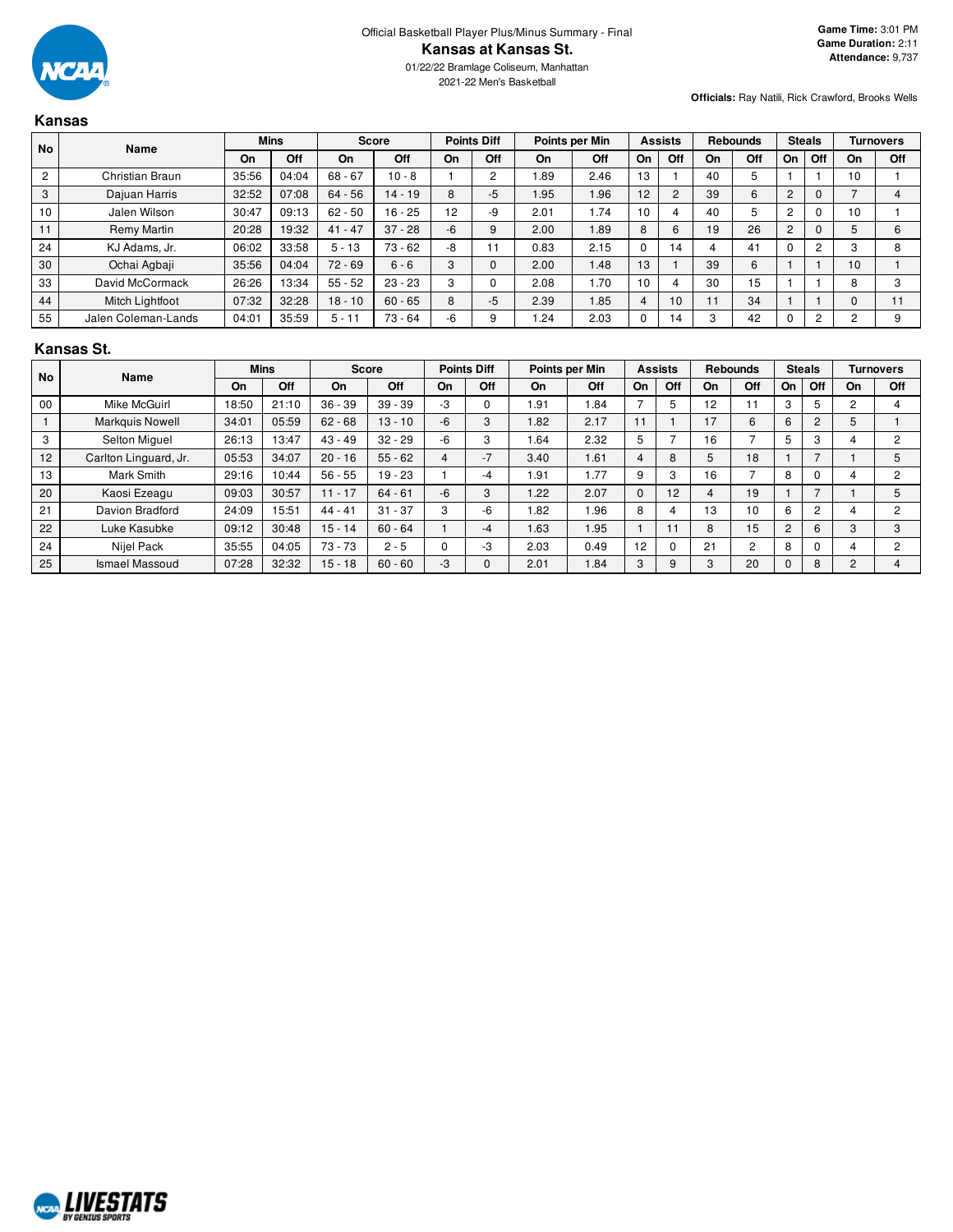

**Officials:** Ray Natili, Rick Crawford, Brooks Wells

#### Players => 0, 1, 2, 3, 5, 10, 11, 12, 13, 15, 20, 21, 24, 30, 31, 33, 44, 55FG Types=>AllResults=>All









| Kansas             | M/A   | $\%$ | Kansas                     | M/A          | $\%$ |
|--------------------|-------|------|----------------------------|--------------|------|
| <b>Field Goals</b> | 26/59 | 44   | <b>Points in the Paint</b> | 40 (20 / 28) |      |
| 2 Points           | 21/38 | 55   | <b>Fast Break Points</b>   | 4(2/2)       | 100  |
| 3 Points           | 5/21  | 24   | Second Chance Points       | 19 (11/20)   | 55   |
| <b>Free Throws</b> | 21/30 | 70   | <b>Effective FG%</b>       | 48           |      |

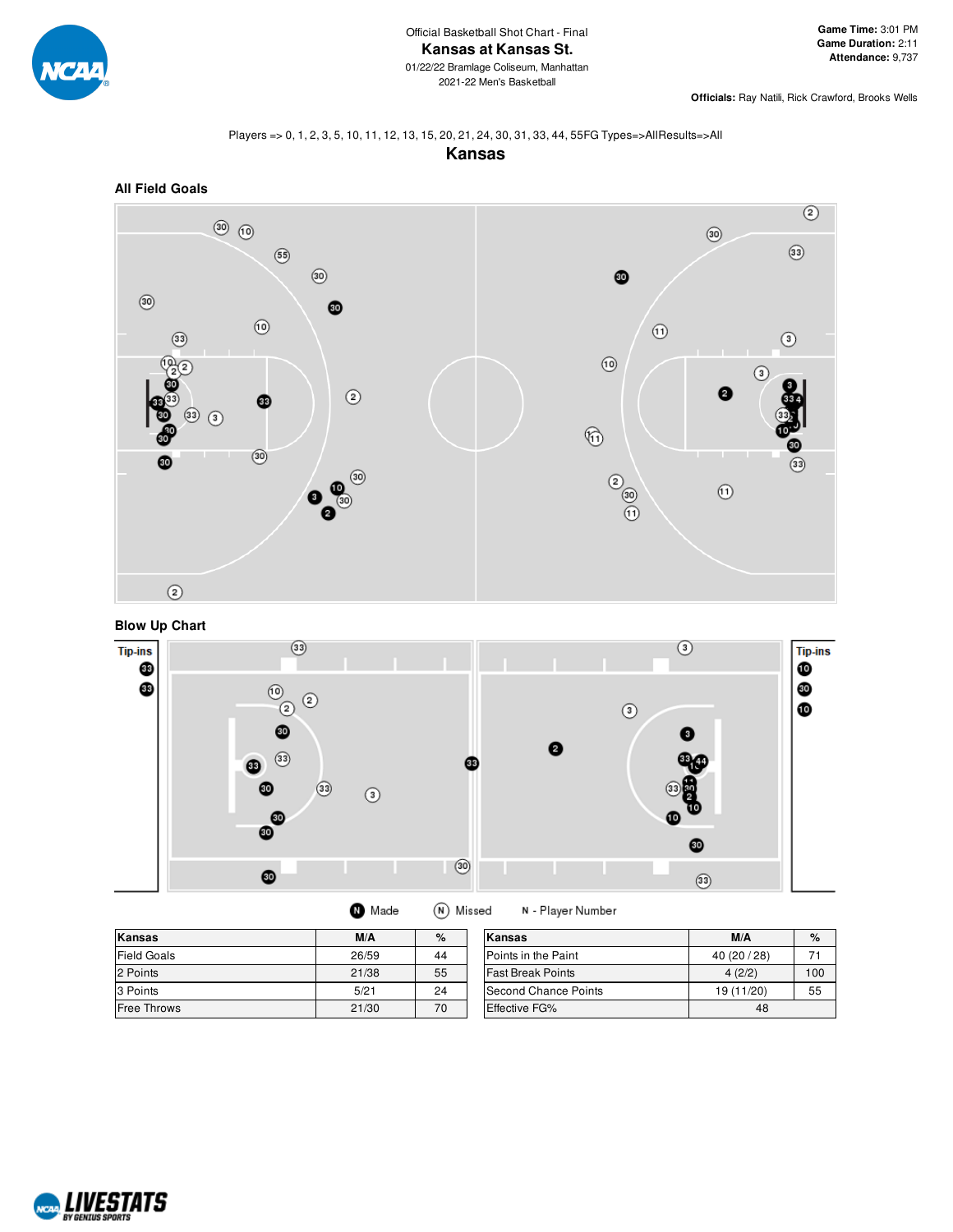

2021-22 Men's Basketball

**Officials:** Ray Natili, Rick Crawford, Brooks Wells

#### Players => 00, 1, 2, 3, 4, 12, 13, 14, 15, 20, 21, 22, 23, 24, 25, 33FG Types=>AllResults=>All





## **Blow Up Chart**



| Kansas St.         | M/A   | %  | Kansas St.               | M/A       | $\%$ |
|--------------------|-------|----|--------------------------|-----------|------|
| <b>Field Goals</b> | 27/59 | 46 | Points in the Paint      | 30(15/25) | 60   |
| 2 Points           | 17/33 | 52 | <b>Fast Break Points</b> | 6(3/3)    | 100  |
| 3 Points           | 10/26 | 38 | Second Chance Points     | 8(4/8)    | 50   |
| <b>Free Throws</b> | 11/18 | 61 | Effective FG%            | 54        |      |

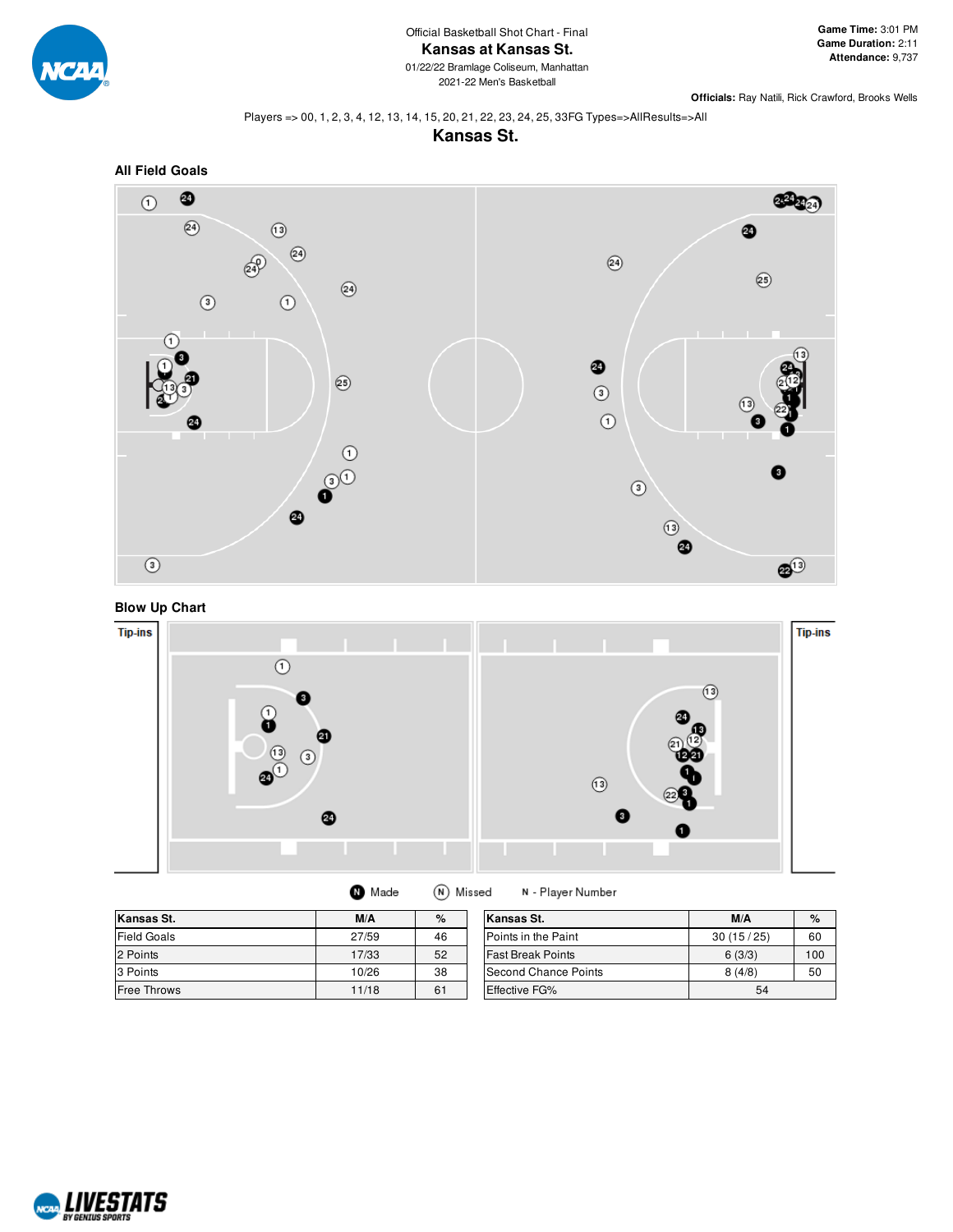

**Kansas**

| Lineup                                                                                | Quarter<br>On  | Time<br>On | Quarter<br>Off | Time<br>Off | Time on<br>Court | <b>Score</b> | Score<br><b>Diff</b> |                |             |                | <b>Reb Stillov Assi</b> | <b>PPP</b> |
|---------------------------------------------------------------------------------------|----------------|------------|----------------|-------------|------------------|--------------|----------------------|----------------|-------------|----------------|-------------------------|------------|
| 2- Braun C/3- Harris D/10- Wilson J/30- Agbaji O/33- McCormack D/                     |                | 20:00      | 1              | 15:20       | 04:40            | $7-9$        | $-2$                 | $\overline{7}$ | $\mathbf 0$ | 3              | 2                       | 1.0000     |
| 2- Braun C/3- Harris D/11- Martin R/30- Agbaji O/33- McCormack D/                     |                | 15:20      | 1              | 14:22       | 00:58            | $0 - 2$      | $-2$                 |                | $\mathbf 0$ | $\Omega$       | $\Omega$                | 0.0000     |
| 2- Braun C/3- Harris D/11- Martin R/30- Agbaji O/44- Lightfoot M/                     |                | 14:22      | 1              | 13:09       | 01:13            | $4 - 2$      | $\overline{2}$       | $\Omega$       |             | $\Omega$       | $\overline{2}$          | 2.0000     |
| 2- Braun C/3- Harris D/11- Martin R/30- Agbaji O/33- McCormack D/                     |                | 13:09      |                | 11:38       | 01:31            | $5-9$        | $-4$                 | $\overline{1}$ | $\Omega$    | $\Omega$       |                         | 1.6667     |
| 2- Braun C/ 10- Wilson J/ 11- Martin R/ 30- Agbaji O/ 33- McCormack D/                |                | 11:38      | 1              | 10:19       | 01:19            | $6-5$        |                      | $\Omega$       |             | $\Omega$       | $\overline{2}$          | 2.0833     |
| 10- Wilson J/ 11- Martin R/ 30- Agbaji O/ 33- McCormack D/ 55- Coleman-<br>Lands $J/$ |                | 10:19      | 1              | 09:47       | 00:32            | $0 - 4$      | $-4$                 | $\Omega$       |             |                | $\Omega$                | 0.0000     |
| 2- Braun C/ 11- Martin R/ 24- Adams, Jr. K/ 30- Agbaji O/ 55- Coleman-<br>Lands J/    |                | 09:47      | 1              | 06:18       | 03:29            | $5 - 7$      | $-2$                 | 3              | $\Omega$    |                | $\Omega$                | 0.8333     |
| 2- Braun C/3- Harris D/10- Wilson J/11- Martin R/33- McCormack D/                     |                | 06:18      | 1              | 04:09       | 02:09            | $2 - 3$      | $-1$                 | $\overline{c}$ |             |                | $\Omega$                | 0.5319     |
| 2- Braun C/3- Harris D/10- Wilson J/11- Martin R/44- Lightfoot M/                     |                | 04:09      |                | 03:25       | 00:44            | $3 - 2$      |                      |                | $\Omega$    | $\Omega$       |                         | 3.0000     |
| 2- Braun C/3- Harris D/10- Wilson J/30- Agbaii O/44- Lightfoot M/                     |                | 03:25      | 1              | 02:33       | 00:52            | $2 - 1$      |                      | $\overline{2}$ |             | $\Omega$       | $\Omega$                | 1.0638     |
| 2- Braun C/3- Harris D/10- Wilson J/24- Adams, Jr. K/30- Agbaji O/                    |                | 02:33      | $\overline{2}$ | 20:00       | 02:33            | $0 - 6$      | $-6$                 | 1              | $\mathbf 0$ | $\overline{2}$ | $\Omega$                | 0.0000     |
| 2- Braun C/3- Harris D/10- Wilson J/30- Agbaji O/33- McCormack D/                     | $\overline{2}$ | 20:00      | $\overline{2}$ | 13:22       | 06:38            | $15 - 7$     | 8                    | 10             | $\mathbf 0$ | $\Omega$       | $\overline{c}$          | 1.6304     |
| 2- Braun C/ 10- Wilson J/ 11- Martin R/ 30- Agbaji O/ 33- McCormack D/                | $\overline{2}$ | 13:22      | $\overline{2}$ | 11:34       | 01:48            | $3 - 3$      | $\Omega$             | 3              | 0           | 2              | $\Omega$                | 0.7732     |
| 2- Braun C/3- Harris D/10- Wilson J/11- Martin R/44- Lightfoot M/                     | $\overline{2}$ | 11:34      | $\overline{c}$ | 10:23       | 01:11            | $1 - 1$      | $\Omega$             | 3              |             | $\Omega$       | $\Omega$                | 0.7576     |
| 3- Harris D/ 10- Wilson J/ 11- Martin R/ 30- Agbaji O/ 44- Lightfoot M/               | $\overline{2}$ | 10:23      | $\overline{2}$ | 06:51       | 03:32            | $8 - 4$      | 4                    | 5              |             | $\Omega$       |                         | 1.3333     |
| 3- Harris D/ 10- Wilson J/ 11- Martin R/ 30- Agbaji O/ 33- McCormack D/               | $\overline{2}$ | 06:51      | $\overline{2}$ | 06:51       | 00:00            | $2 - 0$      | $\overline{2}$       | $\Omega$       | $\Omega$    | $\Omega$       | $\Omega$                | 2.2727     |
| 2- Braun C/3- Harris D/11- Martin R/30- Agbaji O/33- McCormack D/                     | $\overline{2}$ | 06:51      | $\overline{2}$ | 04:49       | 02:02            | $2 - 5$      | -3                   | $\Omega$       | $\mathbf 0$ | $\Omega$       |                         | 1.0000     |
| 2- Braun C/3- Harris D/10- Wilson J/30- Agbaji O/33- McCormack D/                     | $\overline{2}$ | 04:49      | $\overline{2}$ | 00:00       | 04:49            | $13-5$       | 8                    | 6              | $\mathbf 0$ |                | $\overline{2}$          | 1.5476     |

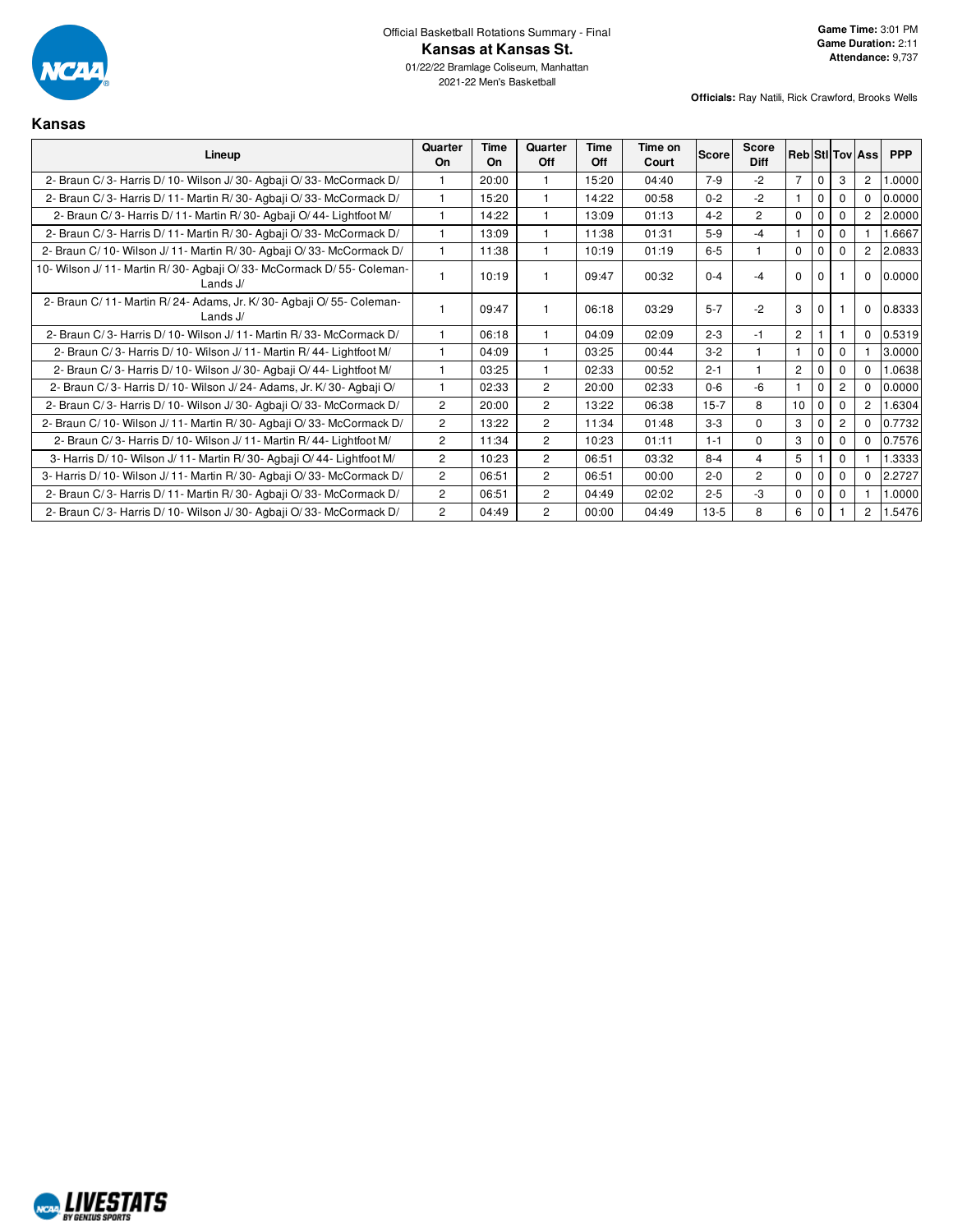

2021-22 Men's Basketball

**Kansas St.**

| Lineup                                                                          | Quarter<br>On  | Time<br>On | Quarter<br>Off        | <b>Time</b><br>Off | Time on<br>Court | Score   | <b>Score</b><br>Diff |                |                |              | <b>Reb StI Tov Ass</b> | <b>PPP</b> |
|---------------------------------------------------------------------------------|----------------|------------|-----------------------|--------------------|------------------|---------|----------------------|----------------|----------------|--------------|------------------------|------------|
| 1- Nowell M/3- Miguel S/13- Smith M/21- Bradford D/24- Pack N/                  |                | 20:00      | 1                     | 16:27              | 03:33            | $8 - 7$ | 1                    | $\mathbf 0$    | $\overline{c}$ | $\mathbf 0$  | $\overline{c}$         | 1.4706     |
| 1- Nowell M/3- Miguel S/13- Smith M/20- Ezeagu K/24- Pack N/                    | $\mathbf{1}$   | 16:27      | $\mathbf{1}$          | 14:22              | 02:05            | $3-0$   | 3                    | $\overline{2}$ | $\mathbf 0$    | 1            | $\Omega$               | 0.8721     |
| 00- McGuirl M/ 1- Nowell M/ 20- Ezeagu K/ 24- Pack N/ 25- Massoud I/            | $\mathbf{1}$   | 14:22      | $\mathbf{1}$          | 13:09              | 01:13            | $3 - 4$ | $-1$                 | $\mathbf 0$    | $\mathbf 0$    | $\Omega$     | $\Omega$               | 1.5957     |
| 00- McGuirl M/ 1- Nowell M/ 12- Linguard, Jr. C/ 24- Pack N/ 25-<br>Massoud I/  | 1              | 13:09      | 1                     | 11:38              | 01:31            | $8 - 5$ | 3                    | $\mathbf{1}$   | $\mathbf 0$    | $\Omega$     | 3                      | 2.6667     |
| 00- McGuirl M/ 1- Nowell M/ 12- Linguard, Jr. C/ 13- Smith M/ 24- Pack N/       | $\mathbf{1}$   | 11:38      | 1                     | 10:19              | 01:19            | $5-5$   | $\Omega$             | $\mathbf{1}$   | $\Omega$       | $\Omega$     |                        | 2.5000     |
| 3- Miguel S/ 12- Linguard, Jr. C/ 13- Smith M/ 22- Kasubke L/ 24- Pack N/       | $\mathbf{1}$   | 10:19      | $\mathbf{1}$          | 09:16              | 01:03            | $4 - 3$ | $\mathbf{1}$         | $\Omega$       | 1              | $\Omega$     | $\Omega$               | 1.6393     |
| 3- Miguel S/ 13- Smith M/ 21- Bradford D/ 22- Kasubke L/ 24- Pack N/            | $\mathbf{1}$   | 09:16      | 1                     | 06:18              | 02:58            | $7 - 3$ | 4                    | $\overline{4}$ |                | $\Omega$     |                        | 1.2868     |
| 00- McGuirl M/ 1- Nowell M/ 13- Smith M/ 21- Bradford D/ 22- Kasubke L/         | $\mathbf{1}$   | 06:18      | $\mathbf{1}$          | 05:27              | 00:51            | $0-0$   | $\Omega$             | $\mathbf{1}$   | $\mathbf 0$    |              | $\Omega$               | 0.0000     |
| 00- McGuirl M/ 1- Nowell M/ 13- Smith M/ 21- Bradford D/ 25- Massoud V          | $\mathbf{1}$   | 05:27      | 1                     | 04:35              | 00:52            | $0 - 1$ | $-1$                 | $\mathbf 0$    | $\mathbf 0$    | $\mathbf 0$  | $\Omega$               | 0.0000     |
| 00- McGuirl M/ 1- Nowell M/ 13- Smith M/ 21- Bradford D/ 24- Pack N/            | $\mathbf{1}$   | 04:35      | $\mathbf{1}$          | 01:37              | 02:58            | $10-6$  | $\overline{4}$       | $\mathbf 0$    | $\overline{c}$ | $\mathbf 0$  | 3                      | 1.3441     |
| 00- McGuirl M/ 1- Nowell M/ 3- Miguel S/ 21- Bradford D/ 24- Pack N/            | 1              | 01:37      | $\overline{c}$        | 20:00              | 01:37            | $2 - 0$ | $\overline{c}$       | $\overline{c}$ | $\mathbf 0$    | $\mathbf 0$  | $\mathbf 0$            | 1.0000     |
| 1- Nowell M/3- Miguel S/ 13- Smith M/21- Bradford D/24- Pack N/                 | $\overline{2}$ | 20:00      | $\overline{2}$        | 17:04              | 02:56            | $5-9$   | $-4$                 | $\mathbf 0$    | $\mathbf 0$    | $\mathbf{1}$ | $\mathbf{1}$           | 1.6667     |
| 00- McGuirl M/ 1- Nowell M/ 3- Miguel S/ 21- Bradford D/ 24- Pack N/            | $\overline{2}$ | 17:04      | $\overline{c}$        | 16:36              | 00:28            | $0-0$   | $\mathbf{0}$         | $\mathbf{1}$   | $\mathbf 0$    | $\mathbf 0$  | $\Omega$               | 0.0000     |
| 00- McGuirl M/ 1- Nowell M/ 3- Miguel S/ 20- Ezeagu K/ 24- Pack N/              | $\mathbf{2}$   | 16:36      | $\overline{c}$        | 14:16              | 02:20            | $2 - 6$ | $-4$                 | $\mathbf{1}$   | $\mathbf 0$    | $\mathbf 0$  | $\Omega$               | 0.5319     |
| 00- McGuirl M/ 1- Nowell M/ 13- Smith M/ 20- Ezeagu K/ 24- Pack N/              | $\overline{2}$ | 14:16      | $\mathbf{2}^{\prime}$ | 11:34              | 02:42            | $3-3$   | $\mathbf{0}$         | $\mathbf{1}$   | 1              | 0            | $\Omega$               | 0.6944     |
| 00- McGuirl M/ 1- Nowell M/ 12- Linguard, Jr. C/ 13- Smith M/ 24- Pack N/       | $\overline{2}$ | 11:34      | $\overline{2}$        | 11:11              | 00:23            | $1 - 1$ | $\Omega$             | $\mathbf{1}$   | $\mathbf 0$    | $\mathbf 0$  | $\Omega$               | 2.2727     |
| 00- McGuirl M/ 12- Linguard, Jr. C/ 13- Smith M/ 22- Kasubke L/ 24- Pack<br>N/  | $\overline{2}$ | 11:11      | $\overline{c}$        | 10:26              | 00:45            | $0 - 0$ | $\Omega$             | $\mathbf{1}$   | $\Omega$       | $\Omega$     | $\mathbf 0$            | 0.0000     |
| 00- McGuirl M/ 12- Linguard, Jr. C/ 22- Kasubke L/ 24- Pack N/ 25-<br>Massoud V | $\overline{2}$ | 10:26      | $\overline{c}$        | 09:34              | 00:52            | $2 - 2$ | $\Omega$             | $\mathbf{1}$   | $\Omega$       |              | $\mathbf 0$            | 1.0638     |
| 00- McGuirl M/21- Bradford D/22- Kasubke L/24- Pack N/25- Massoud               | $\overline{2}$ | 09:34      | $\overline{2}$        | 09:13              | 00:21            | $0 - 2$ | $-2$                 | $\mathbf 0$    | $\mathbf{0}$   | $\mathbf 0$  | $\mathbf 0$            | 0.0000     |
| 1- Nowell M/3- Miguel S/21- Bradford D/22- Kasubke L/25- Massoud I/             | $\overline{2}$ | 09:13      | $\overline{c}$        | 06:51              | 02:22            | $2 - 4$ | $-2$                 | $\mathbf{1}$   | $\mathbf{0}$   |              | $\mathbf 0$            | 0.5000     |
| 1- Nowell M/3- Miguel S/13- Smith M/21- Bradford D/24- Pack N/                  | $\overline{2}$ | 06:51      | $\overline{2}$        | 01:38              | 05:13            | $10-9$  | $\mathbf{1}$         | $\overline{4}$ | 1              | $\mathbf{1}$ |                        | 1.2500     |
| 1- Nowell M/3- Miquel S/13- Smith M/20- Ezeagu K/24- Pack N/                    | $\overline{2}$ | 01:38      | $\overline{c}$        | 00:55              | 00:43            | $0 - 4$ | $-4$                 | $\mathbf 0$    | $\mathbf 0$    | $\mathbf 0$  | $\mathbf 0$            | 0.0000     |
| 1- Nowell M/3- Miguel S/13- Smith M/24- Pack N/25- Massoud I/                   | $\overline{2}$ | 00:55      | $\overline{2}$        | 00:38              | 00:17            | $0-0$   | $\mathbf{0}$         | $\mathbf 0$    | $\mathbf 0$    | $\mathbf 0$  | $\mathbf{0}$           | 0.0000     |
| 00- McGuirl M/ 1- Nowell M/ 3- Miguel S/ 13- Smith M/ 24- Pack N/               | $\overline{2}$ | 00:38      | $\overline{2}$        | 00:00              | 00:38            | $0 - 4$ | $-4$                 | $\mathbf{1}$   | $\mathbf{0}$   | $\mathbf 0$  | $\mathbf 0$            | 0.0000     |

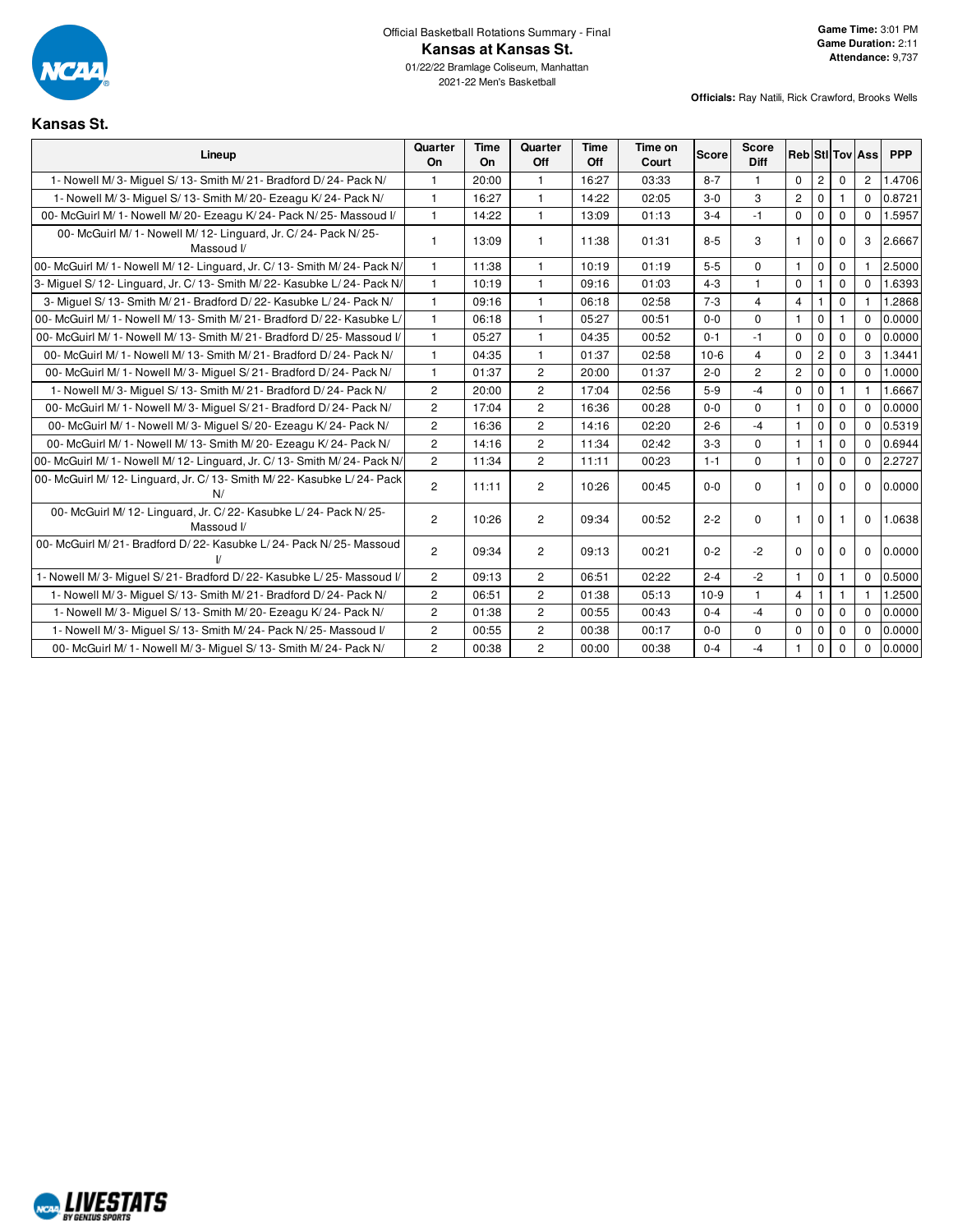

**Kansas**

2021-22 Men's Basketball

**Officials:** Ray Natili, Rick Crawford, Brooks Wells

**Game Time:** 3:01 PM **Game Duration:** 2:11 **Attendance:** 9,737

| Lineup                                                                      | Time  | <b>Score</b> | <b>Score Diff</b> | <b>Pts/Min</b> | Reb Stl Tov Ass |             |                |                | <b>PPP</b> |
|-----------------------------------------------------------------------------|-------|--------------|-------------------|----------------|-----------------|-------------|----------------|----------------|------------|
| 2- Braun C/3- Harris D/10- Wilson J/30- Agbaji O/33- McCormack D/           | 16:07 | $35 - 21$    | 14                | 2.1717         | 23              | 0           |                | 6              | 1.4228     |
| 2- Braun C/3- Harris D/11- Martin R/30- Agbaji O/33- McCormack D/           | 04:31 | $7 - 16$     | -9                | 1.5498         | $\overline{2}$  | 0           | 0              | 2              | 1.1667     |
| 3- Harris D/ 10- Wilson J/ 11- Martin R/ 30- Agbaji O/ 44- Lightfoot M/     | 03:32 | $8 - 4$      |                   | 2.2642         | 5               |             | $\Omega$       |                | .3333      |
| 2- Braun C/11- Martin R/24- Adams, Jr. K/30- Agbaji O/55- Coleman-Lands J/  | 03:29 | $5 - 7$      | -2                | 1.4354         | 3               | 0           |                | 0              | 0.8333     |
| 2- Braun C/10- Wilson J/11- Martin R/30- Agbaii O/33- McCormack D/          | 03:07 | $9 - 8$      |                   | 2.8877         | 3               | $\mathbf 0$ | $\overline{2}$ | $\overline{c}$ | 1.3314     |
| 2- Braun C/3- Harris D/10- Wilson J/24- Adams, Jr. K/30- Agbaji O/          | 02:33 | $0-6$        | $-6$              | 0.0000         |                 | $\Omega$    | $\overline{2}$ |                | 0.0000     |
| 2- Braun C/3- Harris D/10- Wilson J/11- Martin R/33- McCormack D/           | 02:09 | $2 - 3$      | -1                | 0.9302         | $\overline{c}$  |             |                |                | 0.5319     |
| 2- Braun C/3- Harris D/10- Wilson J/11- Martin R/44- Lightfoot M/           | 01:55 | $4 - 3$      |                   | 2.0870         | 4               | 0           | 0              |                | 1.7241     |
| 2- Braun C/3- Harris D/11- Martin R/30- Agbaii O/44- Lightfoot M/           | 01:13 | $4 - 2$      | 2                 | 3.2877         | $\Omega$        | $\Omega$    | $\Omega$       | 2              | 2.0000     |
| 2- Braun C/3- Harris D/10- Wilson J/30- Agbaii O/44- Lightfoot M/           | 00:52 | $2 - 1$      |                   | 2.3077         | $\overline{2}$  | $\Omega$    | $\Omega$       |                | 1.0638     |
| 10- Wilson J/11- Martin R/30- Agbaji O/33- McCormack D/55- Coleman-Lands J/ | 00:32 | $0 - 4$      | -4                | 0.0000         | 0               | 0           |                |                | 0.0000     |
| 3- Harris D/10- Wilson J/11- Martin R/30- Agbaji O/33- McCormack D/         | 00:00 | $2 - 0$      | 2                 | $\infty$       | 0               | 0           |                |                | 2.2727     |